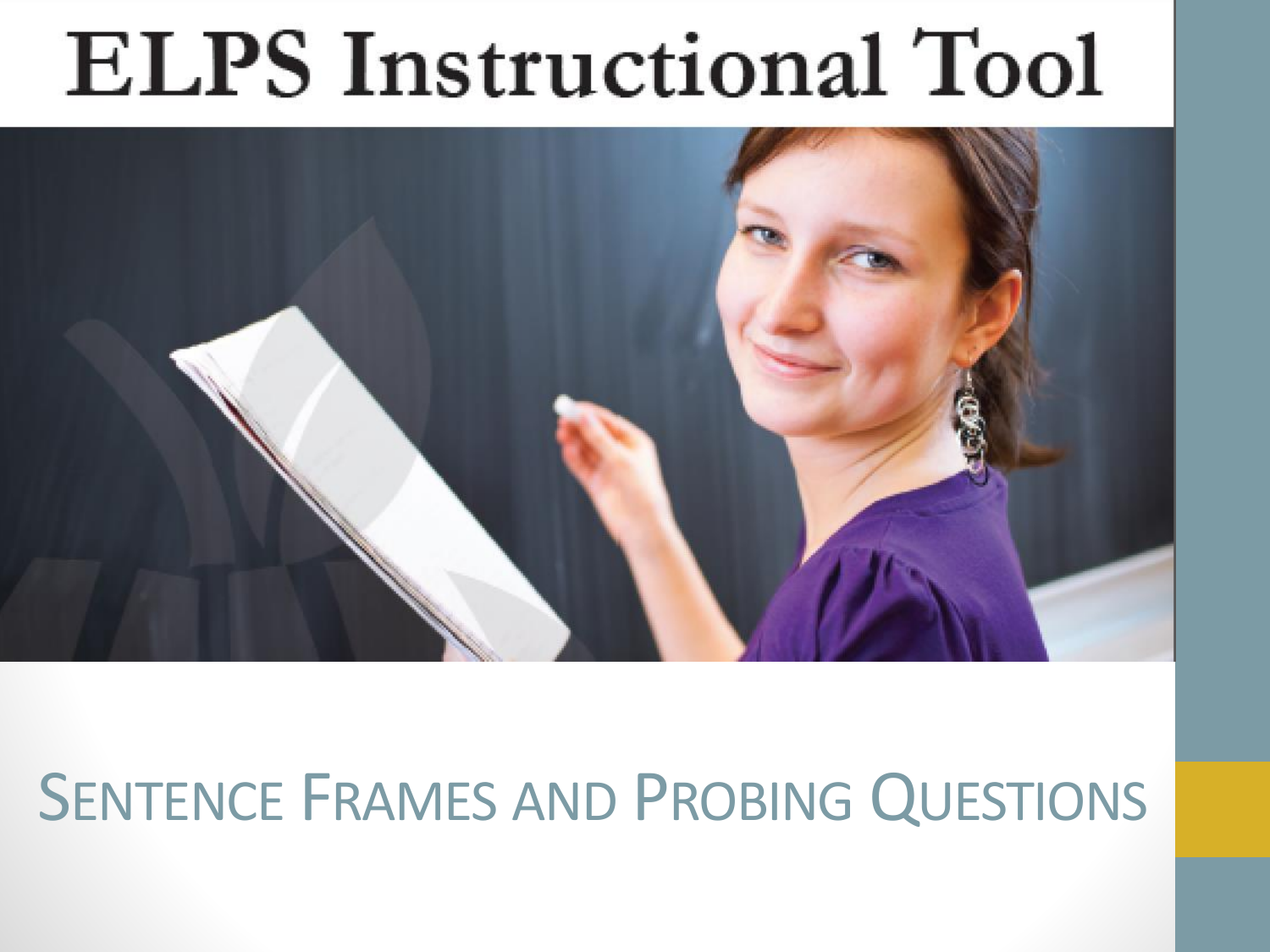A Language Development<br>Process for **Beginning**<br>and **Intermediate** English Language Learners



Extracted from the ELPS Instructional Tool ©2012 Texas Education Agency

Copyright Notice

The materials found in this document are copyrighted © and trademarked ™ as the property of the Texas Education Agency and may not be reproduced without the express written permission of the Texas Education Agency, except under the following conditions:

- 1) Texas public school districts, charter schools, and Education Service Centers may reproduce and use copies of the Materials and Related Materials for the districts' and schools' educational use without obtaining permission from the Texas Education Agency;
- 2) Residents of the state of Texas may reproduce and use copies of the Materials and Related Materials for individual personal use only without obtaining written permission of the Texas Education Agency;
- 3) Any portion reproduced must be reproduced in its entirety and remain unedited, unaltered and unchanged in any way;
- 4) No monetary charge can be made for the reproduced materials or any document containing them; however, a reasonable charge to cover only the cost of reproduction and distribution may be charged.

Private entities or persons located in Texas that are not Texas public school districts or Texas charter schools or any entity, whether public or private, educational or non-educational, located outside the state of Texas MUST obtain written approval from the Texas Education Agency and may be required to enter into a license agreement that may involve the payment of a licensing fee or a royalty fee.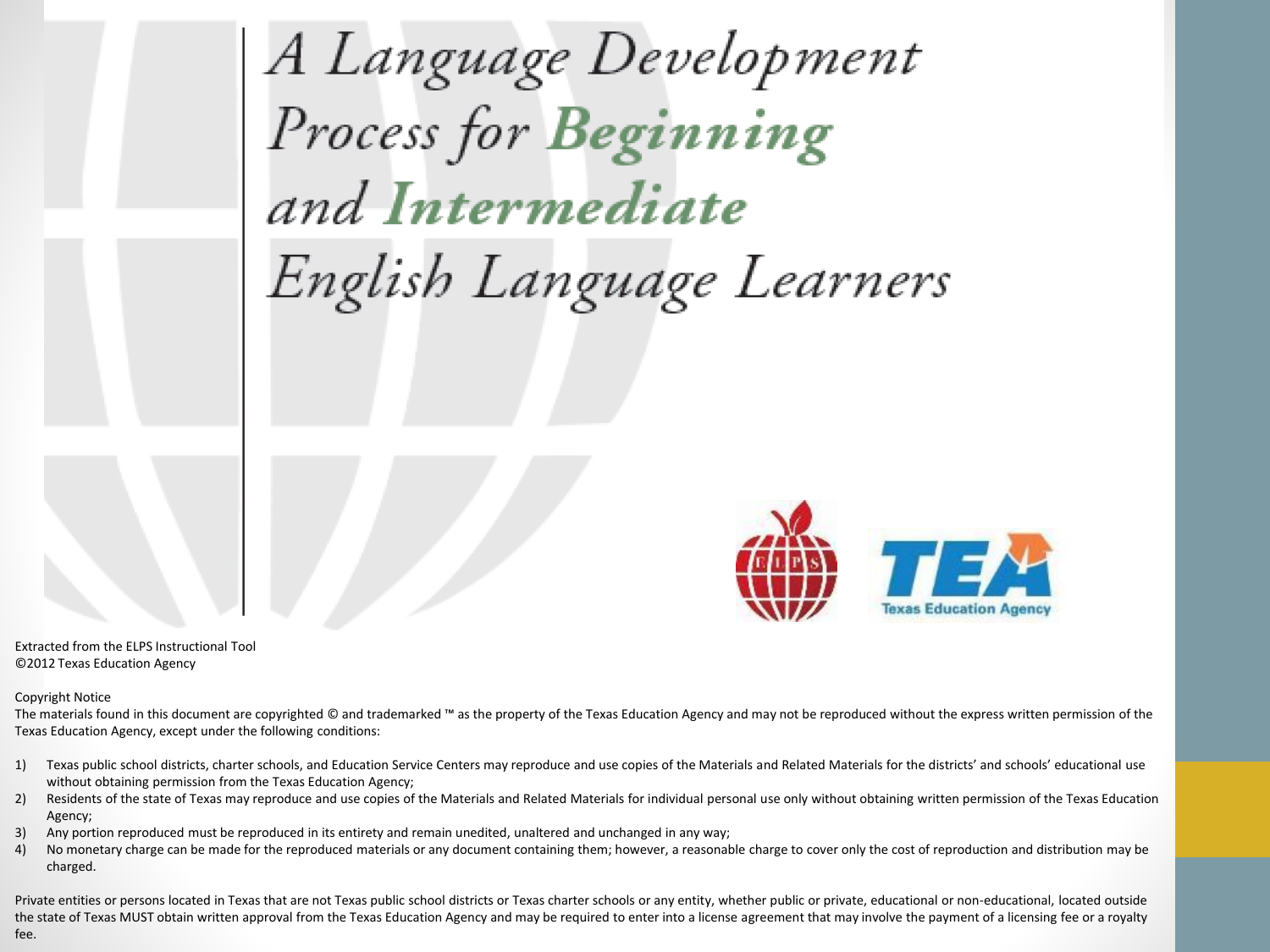## USING THE SENTENCE FRAMES TOOL

- This tool is organized with links to sentence frames to assist teachers in supporting the progression from simple to complex language skills based on language tense.
- Follow the links to access applicable frames and probing questions.
- •Clicking the  $\bigcup_{n=1}^{\infty}$  will return you to the Theme/Concept. Click the to return to the Table of Cont[ents.](#page-4-0)

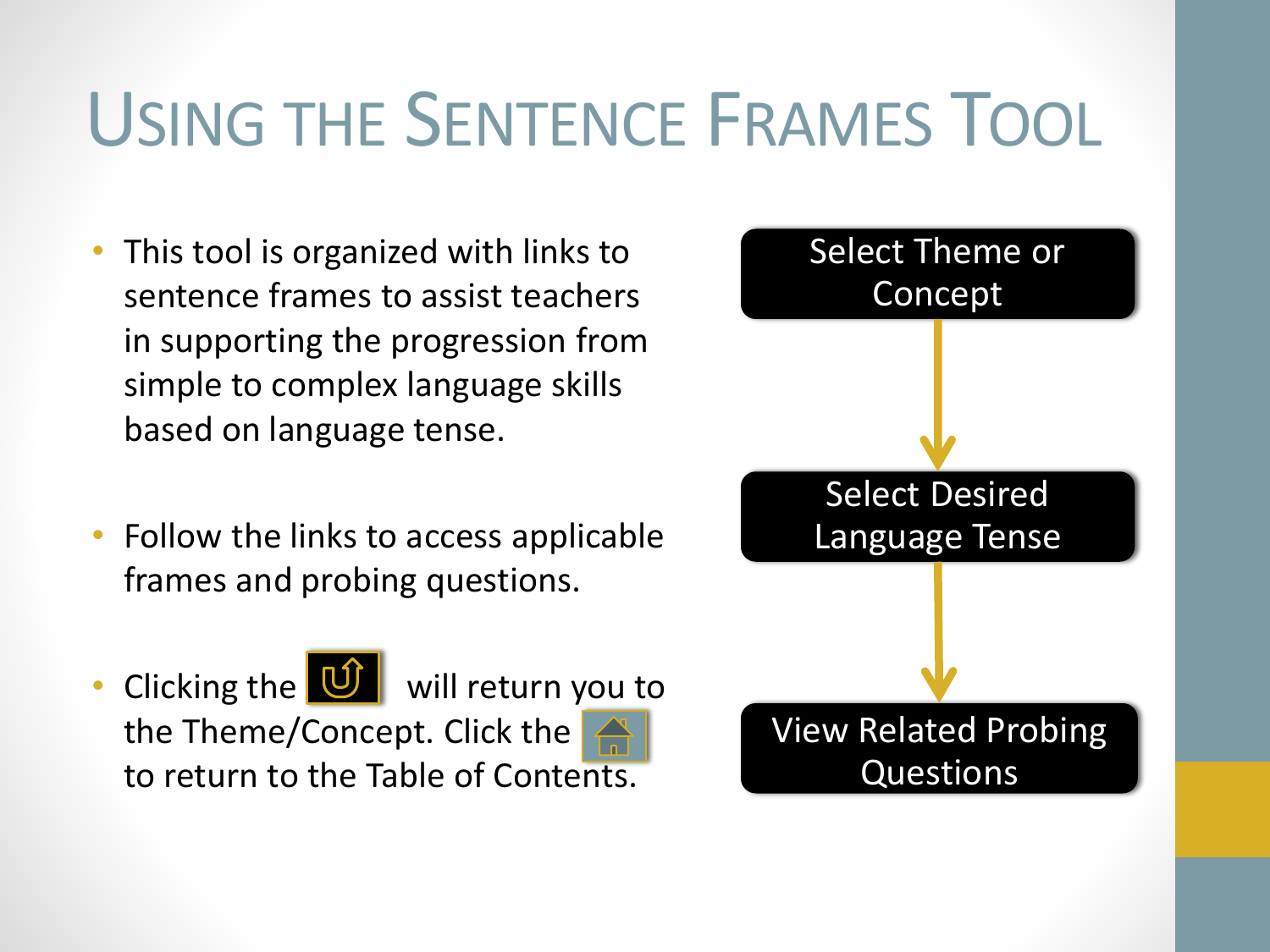<span id="page-3-0"></span>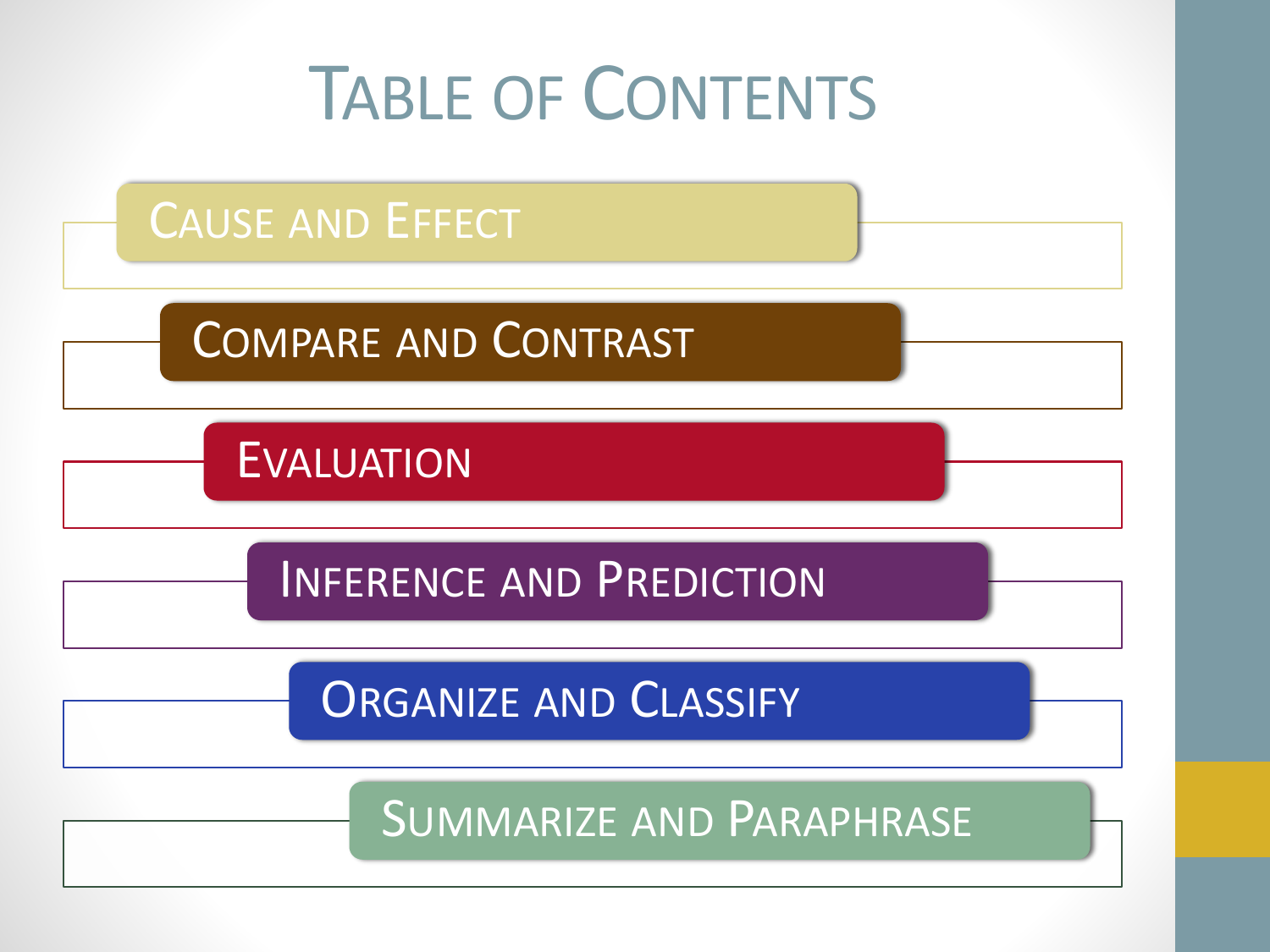### CAUSE AND E[FFECT](#page-3-0)

### P[RESENT](#page-10-0) T[ENSE](#page-11-0) | PAST TENSE

<span id="page-4-0"></span>



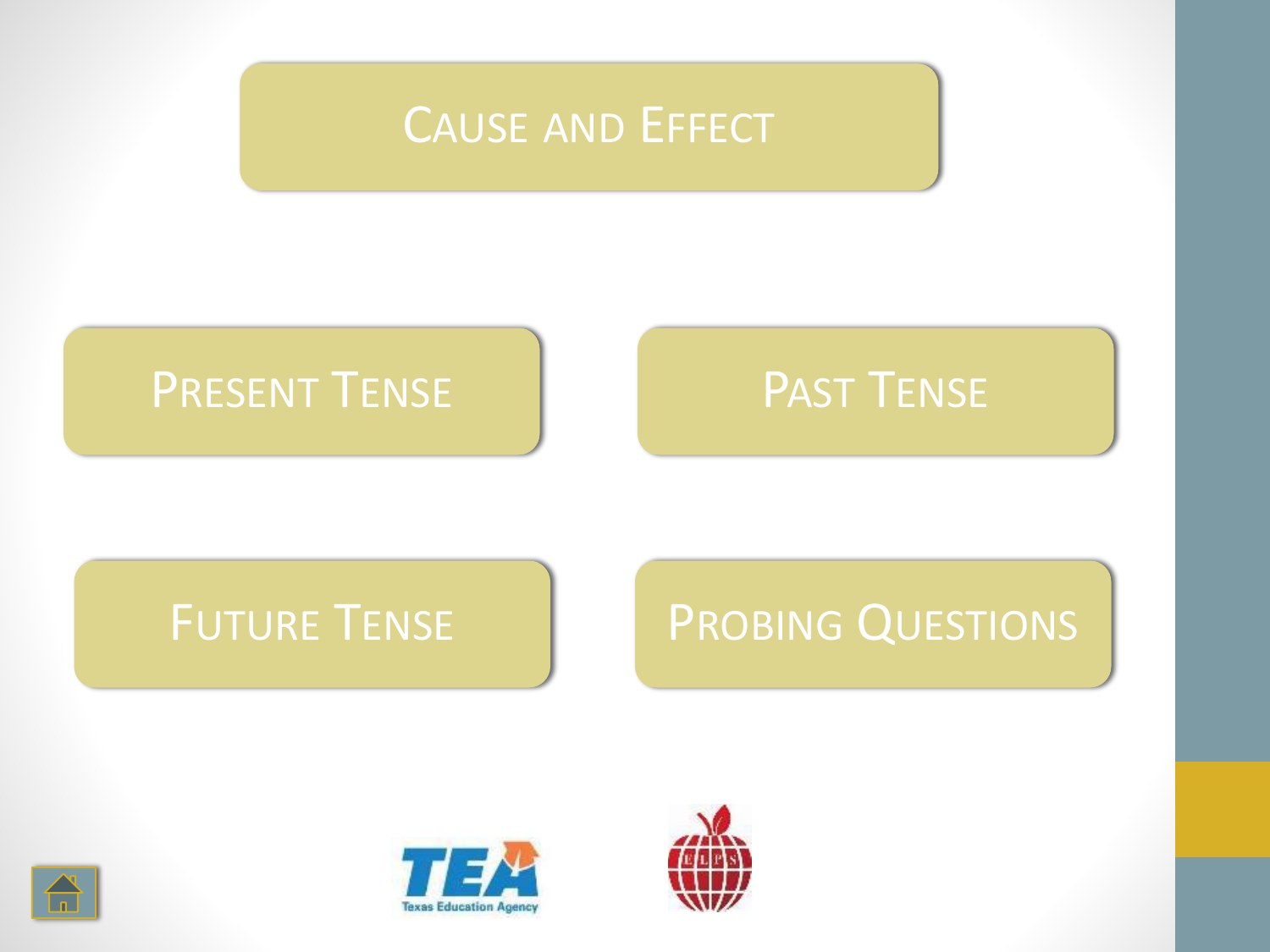### COMPARE AND C[ONTRAST](#page-3-0)

### P[RESENT](#page-3-0) T[ENSE](#page-3-0) | PAST TENSE

<span id="page-5-0"></span>



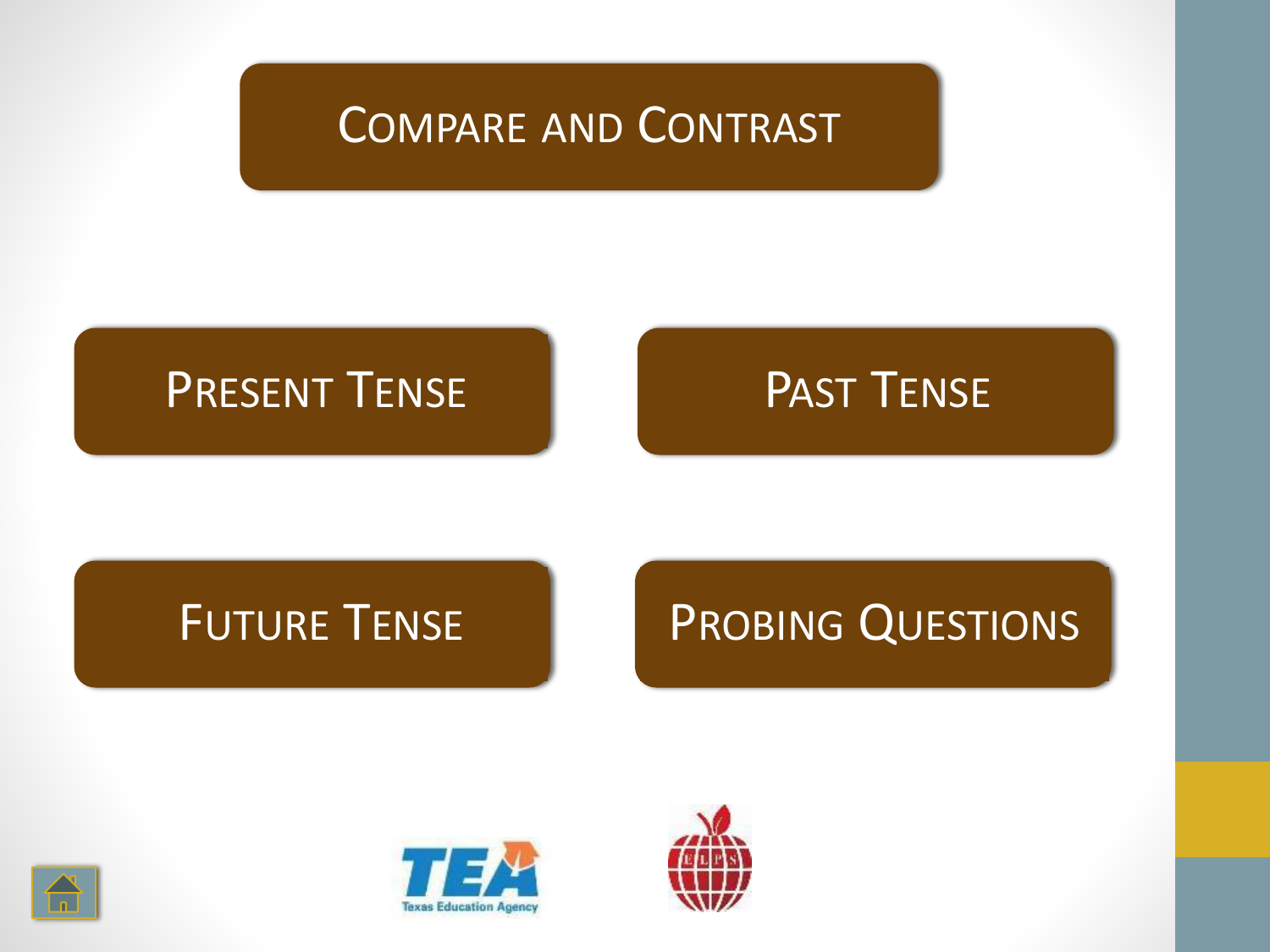

### P[RESENT](#page-3-0) T[ENSE](#page-3-0) | | PAST TENSE

<span id="page-6-0"></span>



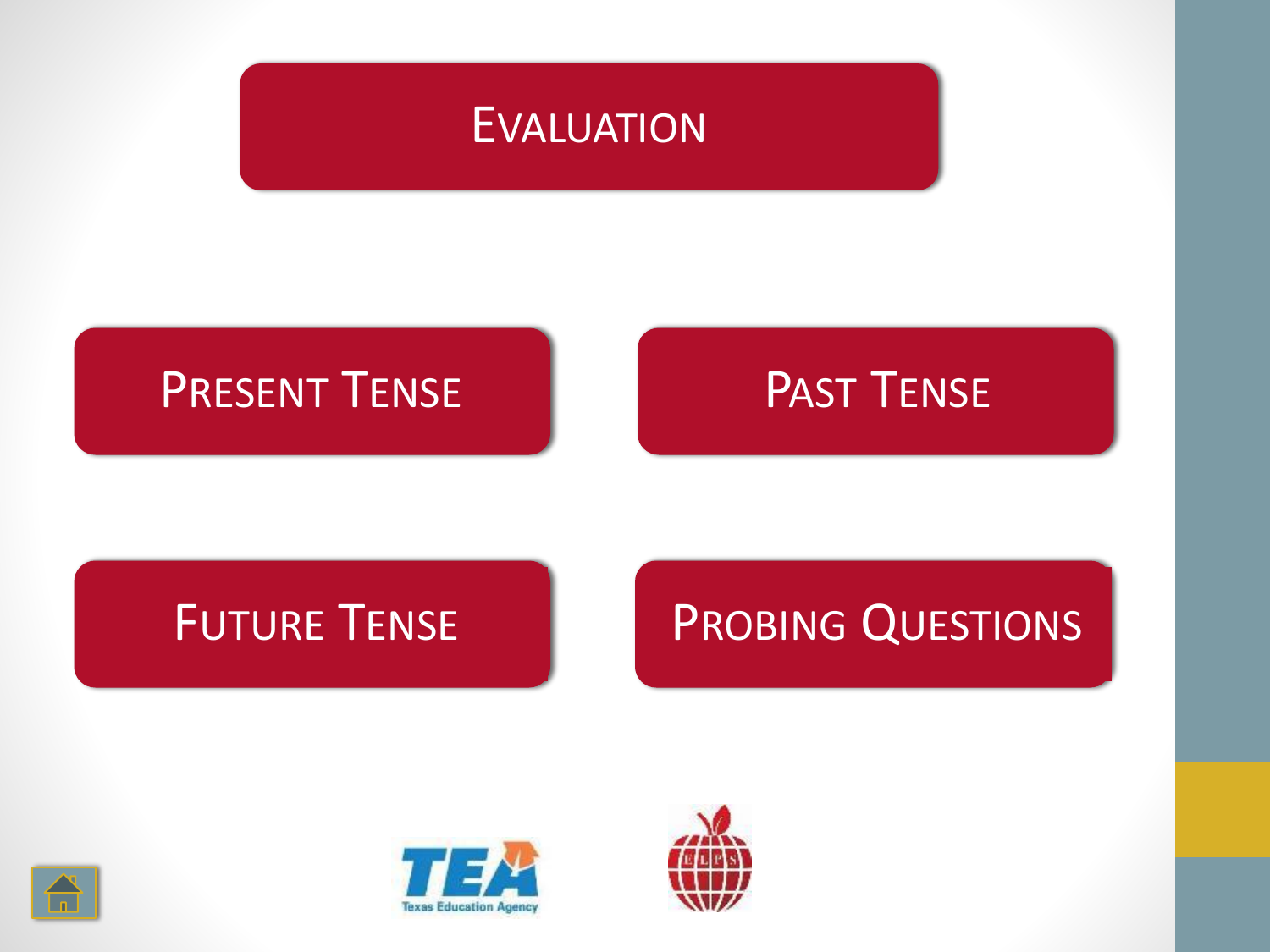### INFERENCE AND P[REDICTION](#page-3-0)

### P[RESENT](#page-3-0) T[ENSE](#page-3-0) | PAST TENSE

<span id="page-7-0"></span>



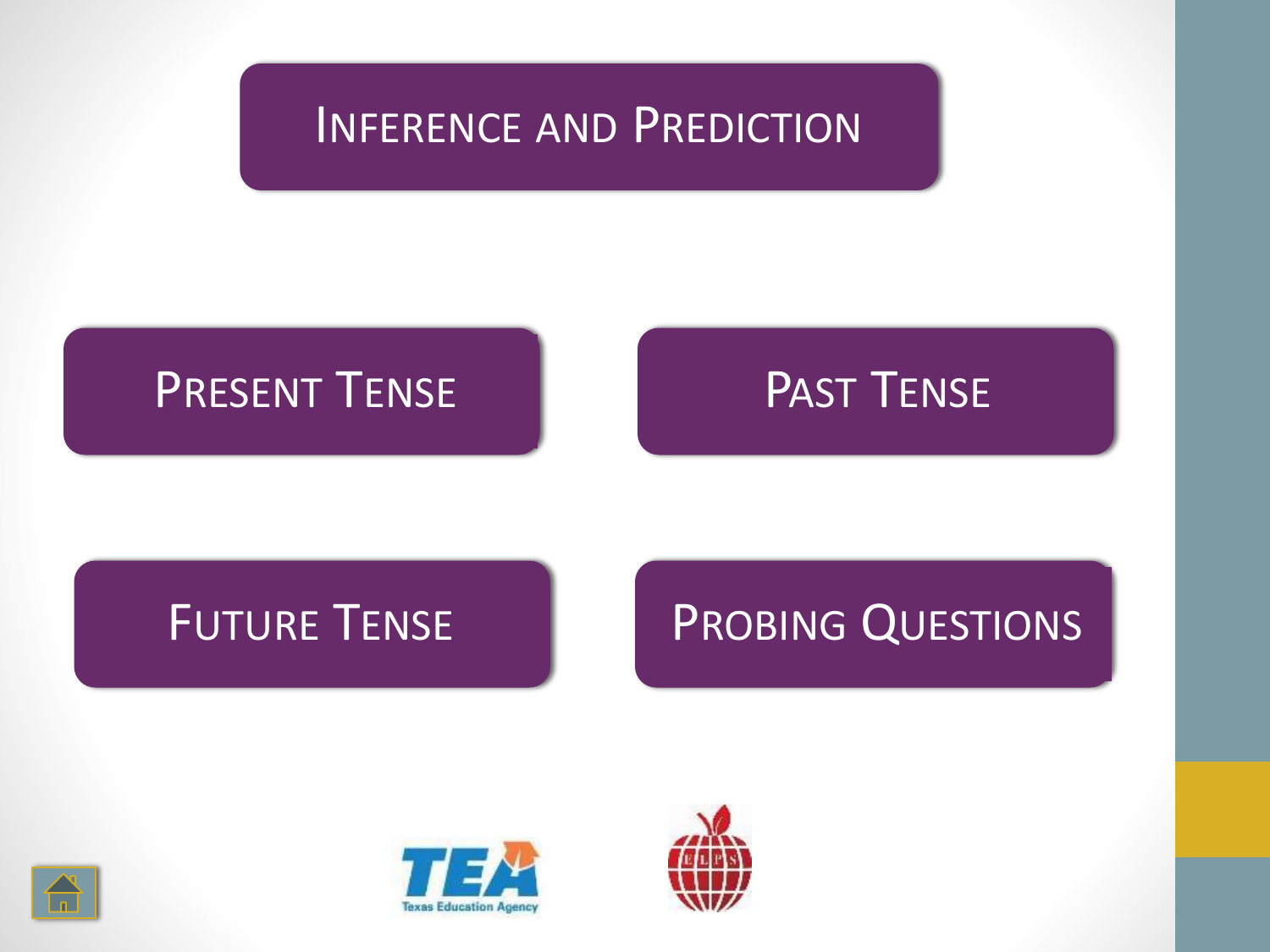### O[RGANIZE](#page-3-0) AND CLASSIFY

### P[RESENT](#page-3-0) T[ENSE](#page-3-0) | PAST TENSE

<span id="page-8-0"></span>



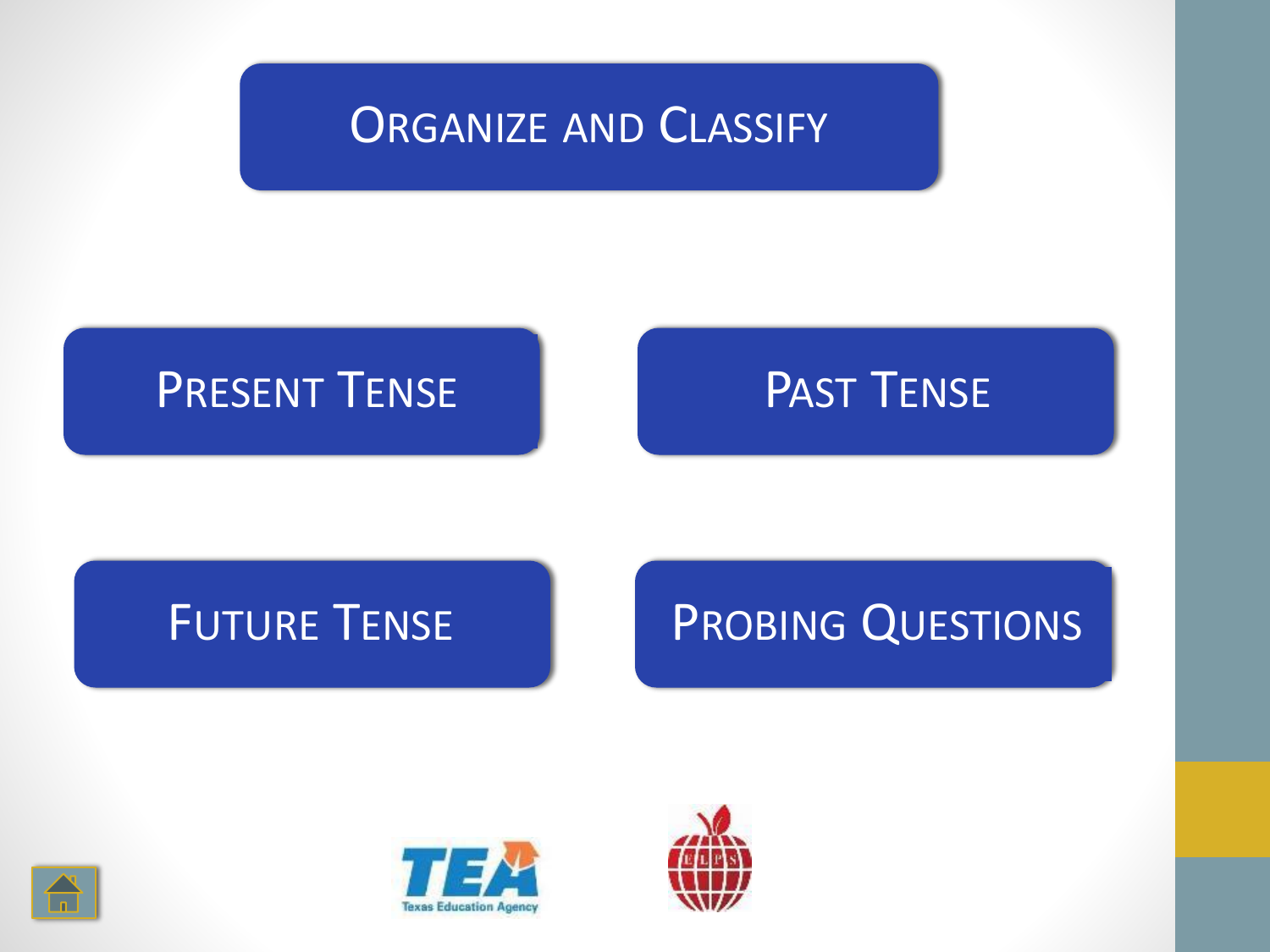### SUMMARIZE AND P[ARAPHRASE](#page-3-0)

### P[RESENT](#page-3-0) T[ENSE](#page-3-0) | PAST TENSE

<span id="page-9-0"></span>



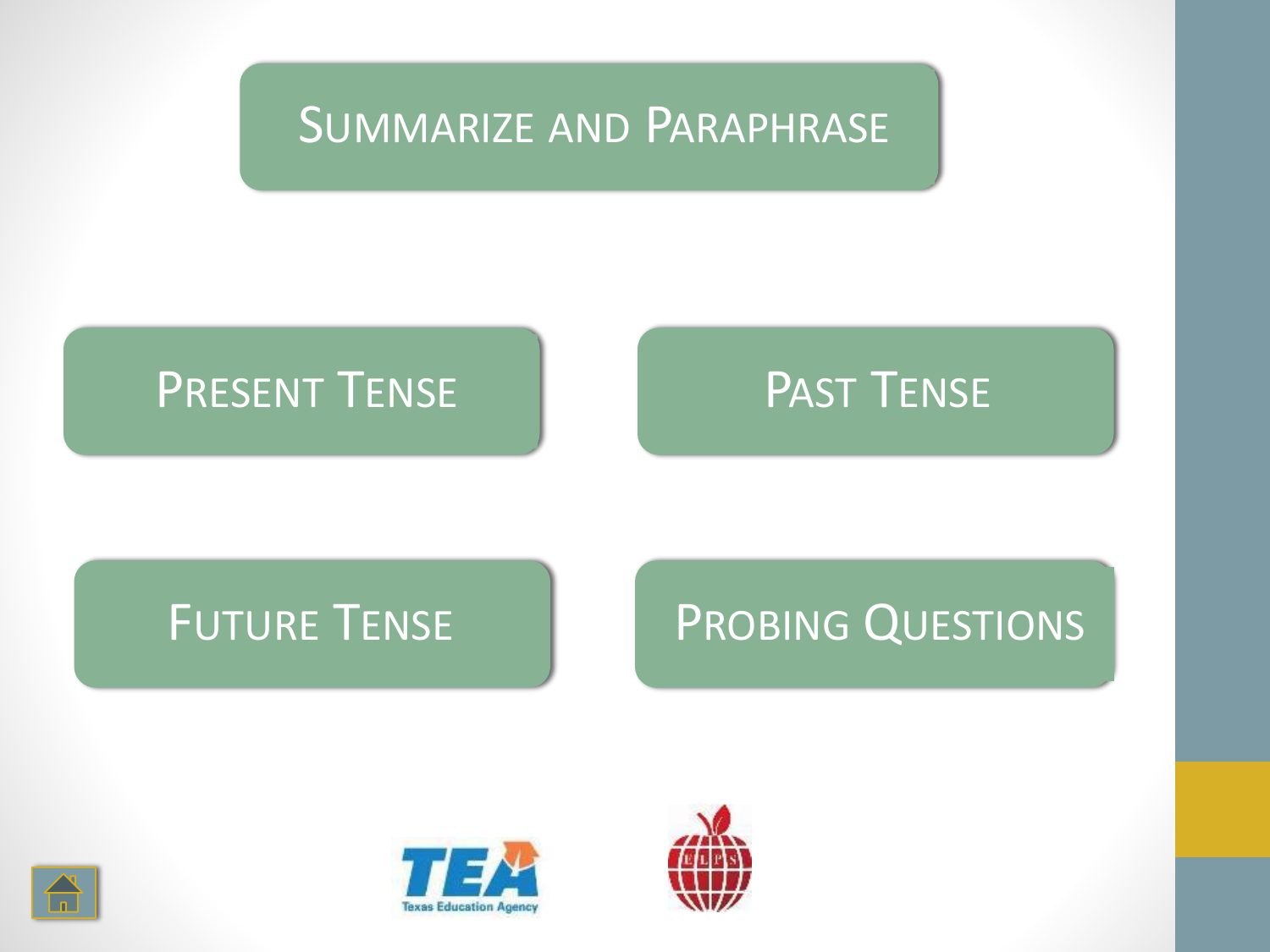## CAUSE AND EFFECT – PRESENT TENSE



<span id="page-10-0"></span>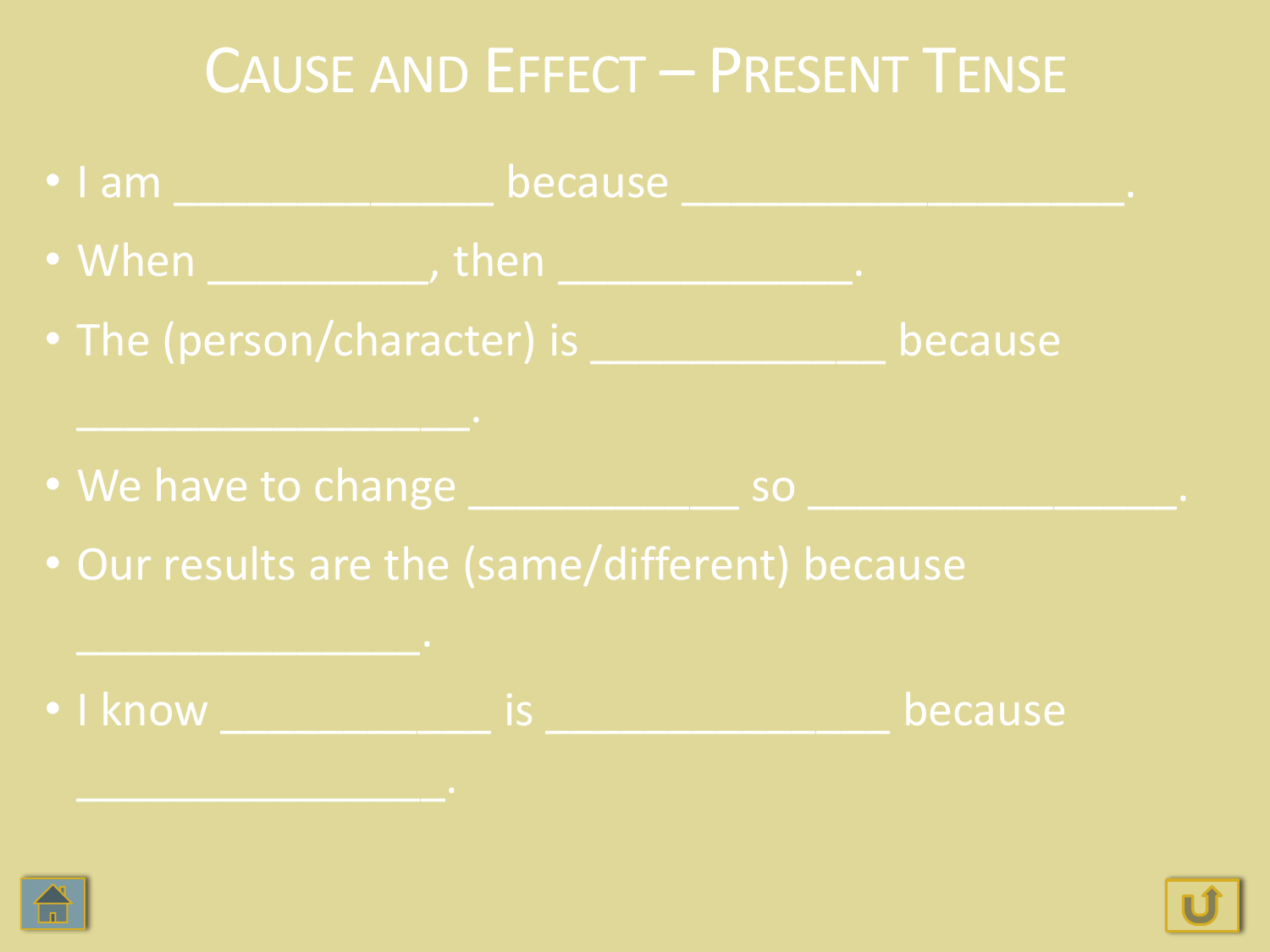### CAUSE AND EFFECT – PAST TENSE

- I believed because I
- The character changed when
- The pattern was (because/since)
- Our results were (not the same/the same) because

- I did \_\_\_\_\_\_\_\_\_\_\_ first because I knew
- I remembered because

<span id="page-11-0"></span>

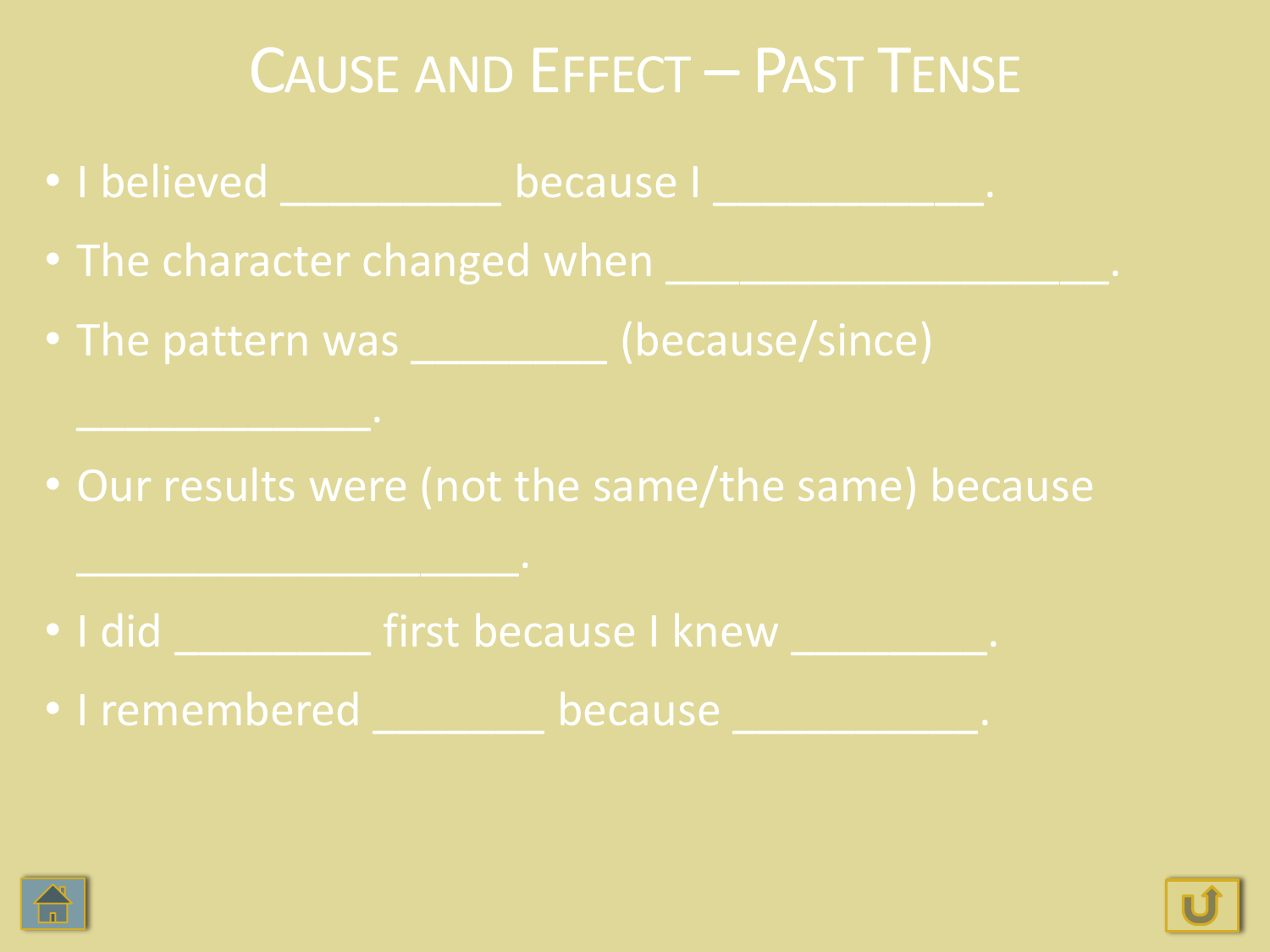## CAUSE AND EFFECT – FUTURE TENSE

- (She/He) will be \_\_\_\_\_\_\_\_\_\_\_ since \_\_\_\_\_\_\_\_\_\_\_\_\_\_\_\_. • I will so I can • We will need to so the • Tomorrow I need to so I can • Since the character \_\_\_\_\_\_\_\_\_\_\_, then (he/she) will have to
- Our experiment may not work since we

<span id="page-12-0"></span>

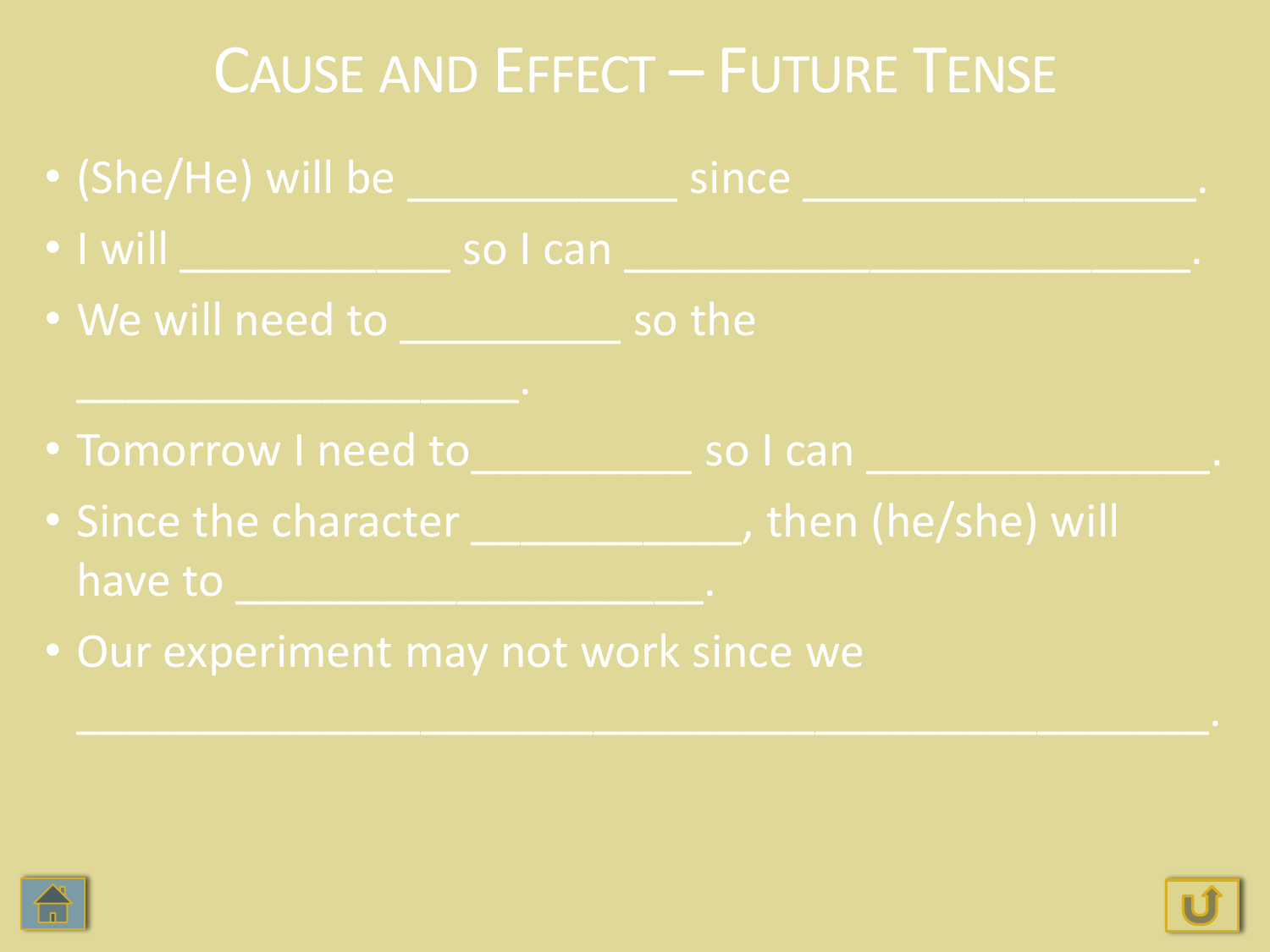## CAUSE AND EFFECT – PROBING QUESTIONS

- What would result if?
- What caused the to the to the set of  $\mathbb{R}^2$
- Why do you think \_\_\_\_\_\_\_ changed the results?
- How might \_\_\_\_\_\_ affect ?
- What could (we/you) change so \_\_\_\_\_\_\_\_\_\_?
- What is another way to get the same results?
- Why do you think happened?
- Which event in the story caused **Participate 19**

<span id="page-13-0"></span>

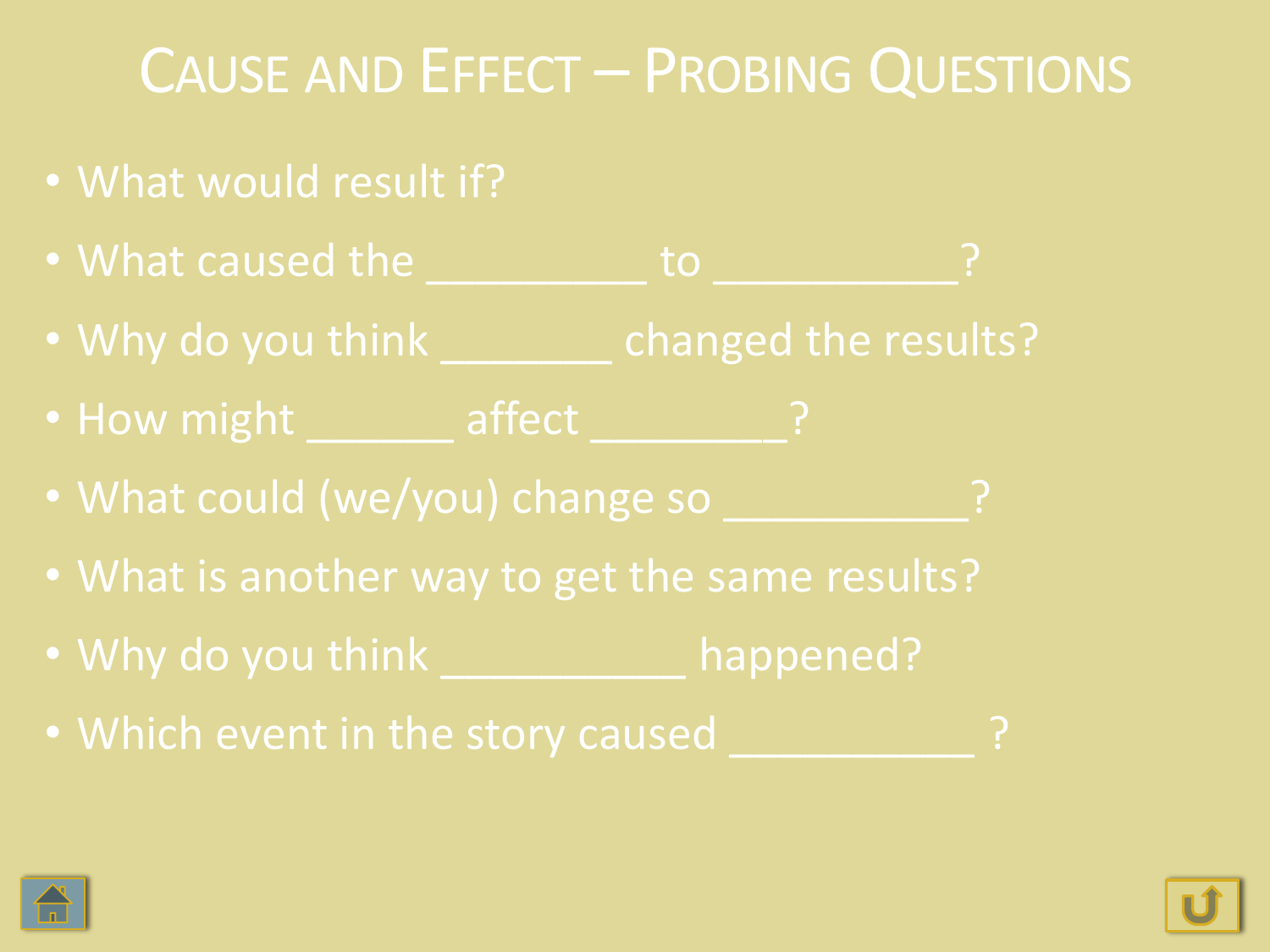COMPARE AND CONTRAST – PRESENT TENSE

- I am (looking at/comparing) the and the
- The \_etcomecries are the same. The Letter are different.
- I can see that the \_\_\_\_\_\_ and the \_\_\_\_\_\_\_ are the (same/different).
- On our T-chart, we are writing the endless on one side. The other side has \_\_\_\_\_\_\_\_\_\_\_\_\_\_\_\_.
- The \_\_\_\_\_\_\_ is changing because \_\_\_\_\_\_\_\_\_\_\_\_\_\_\_\_\_\_.
- One has early and the other has the strain of the strain of the strain of the strain of the strain of the str

<span id="page-14-0"></span>

 $\overline{\phantom{a}}$  . The set of  $\overline{\phantom{a}}$ 

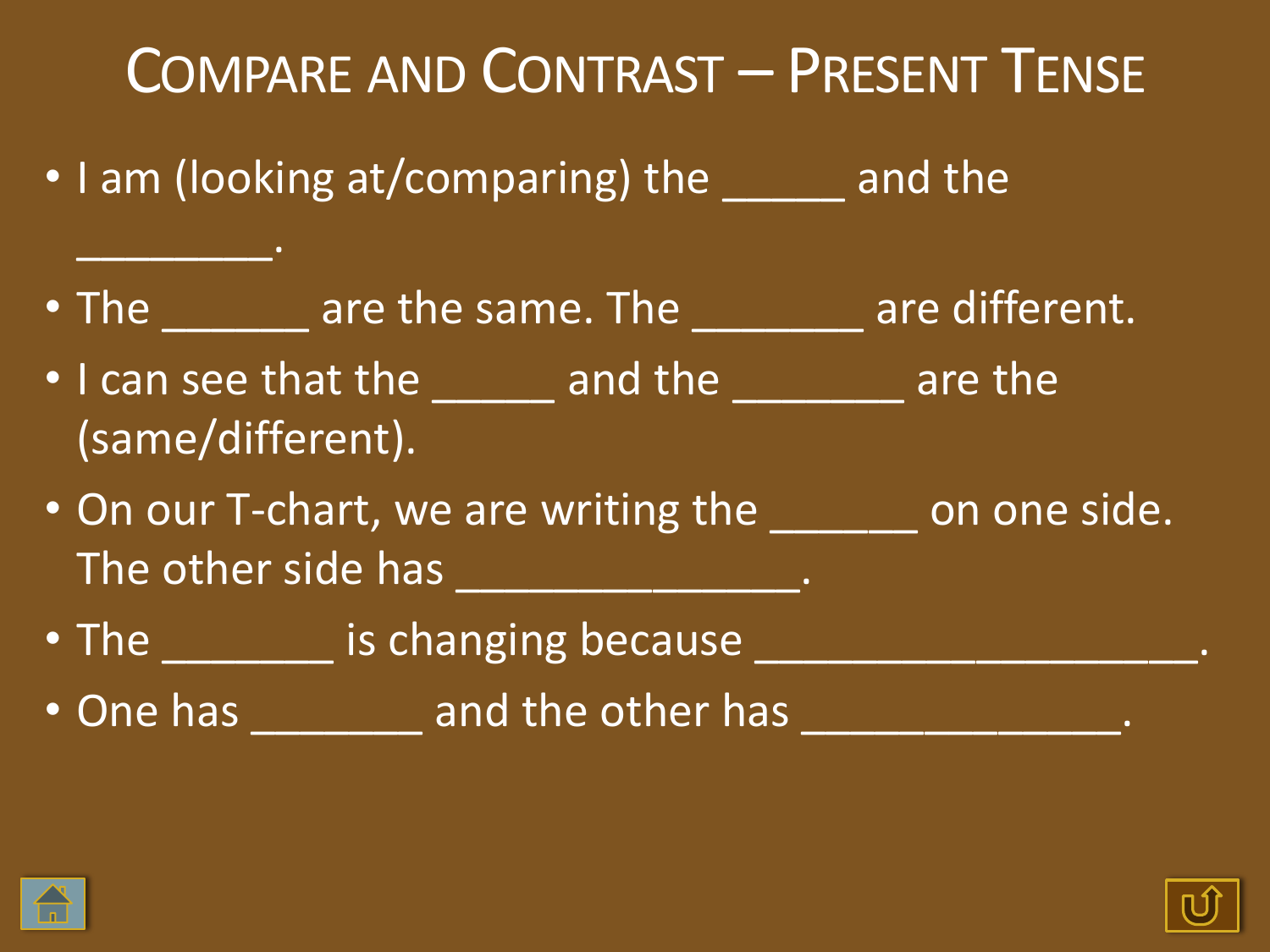## COMPARE AND CONTRAST – PAST TENSE

- I saw how the \_\_\_\_\_\_ and the \_\_\_\_\_\_\_\_\_\_\_ stayed the same.
- The characters were different because
- I compared the \_\_\_\_\_\_\_ and \_\_\_\_\_\_\_\_\_\_\_\_\_. They are the (same/different).
- The main character was because the main character was
- All the numbers were \_\_\_\_\_\_\_\_\_\_\_\_\_\_\_\_\_\_\_.

\_\_\_\_\_\_\_\_\_\_\_\_\_\_\_.

• I (looked at/analyzed) the as well as

\_\_\_\_\_\_\_\_\_\_\_\_\_\_\_\_\_\_\_\_.

<span id="page-15-0"></span>

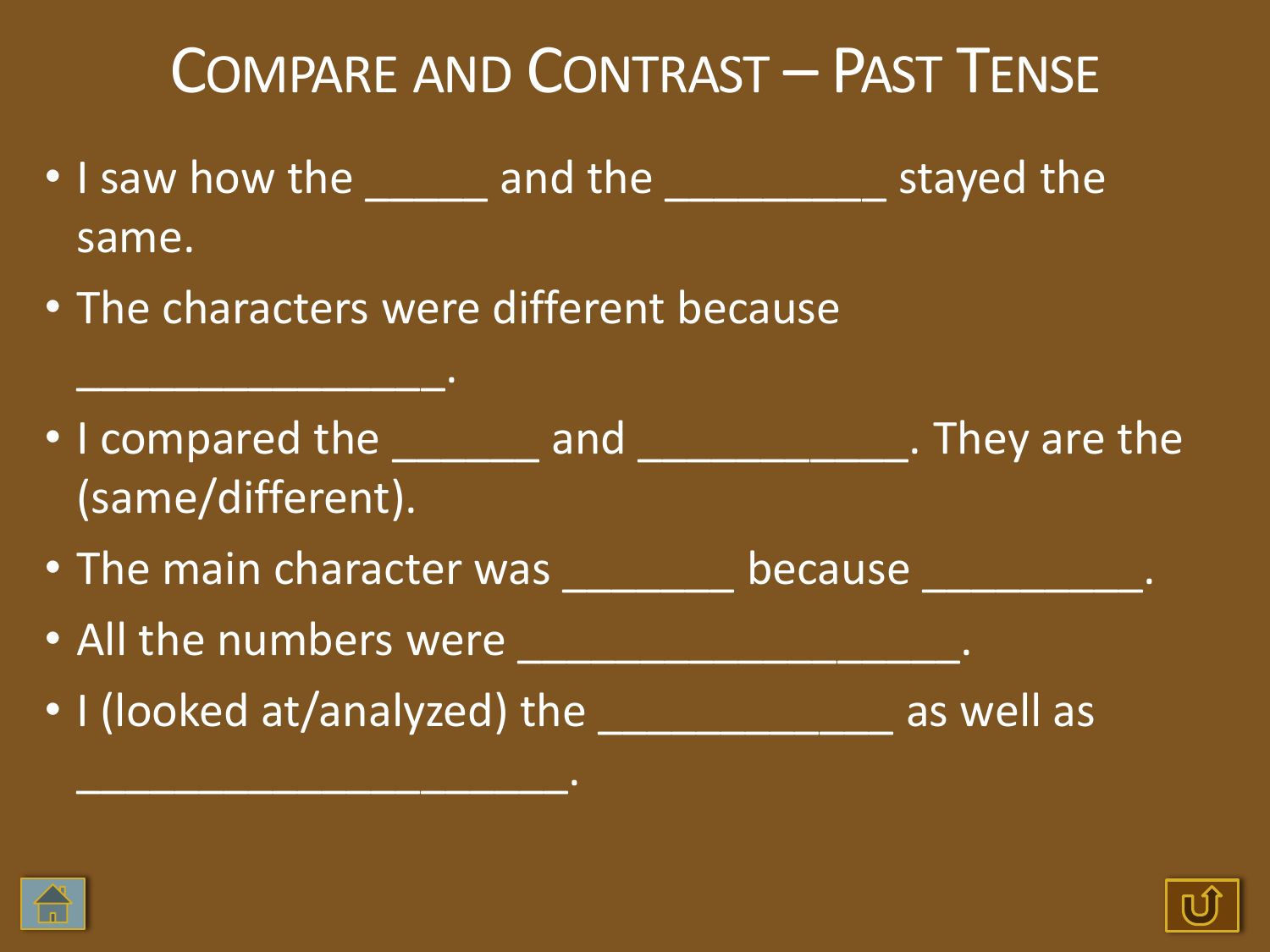## COMPARE AND CONTRAST – FUTURE TENSE

• I will look at \_\_\_\_\_\_\_\_ in contrast to \_\_\_\_\_\_\_\_\_\_\_\_\_\_\_.

\_\_\_\_\_\_\_\_\_\_.

 $\overline{\phantom{a}}$  . The set of  $\overline{\phantom{a}}$ 

- We will be comparing the \_\_\_\_\_\_\_\_\_ and the
- My group will be measuring the same to put them in order.
- (I/We) will have to (pick/select) the which that we like best.
- We will compare \_\_\_\_\_\_\_ as opposed to \_\_\_\_\_\_\_\_\_\_\_\_.
- The will have to be compared with the

<span id="page-16-0"></span>

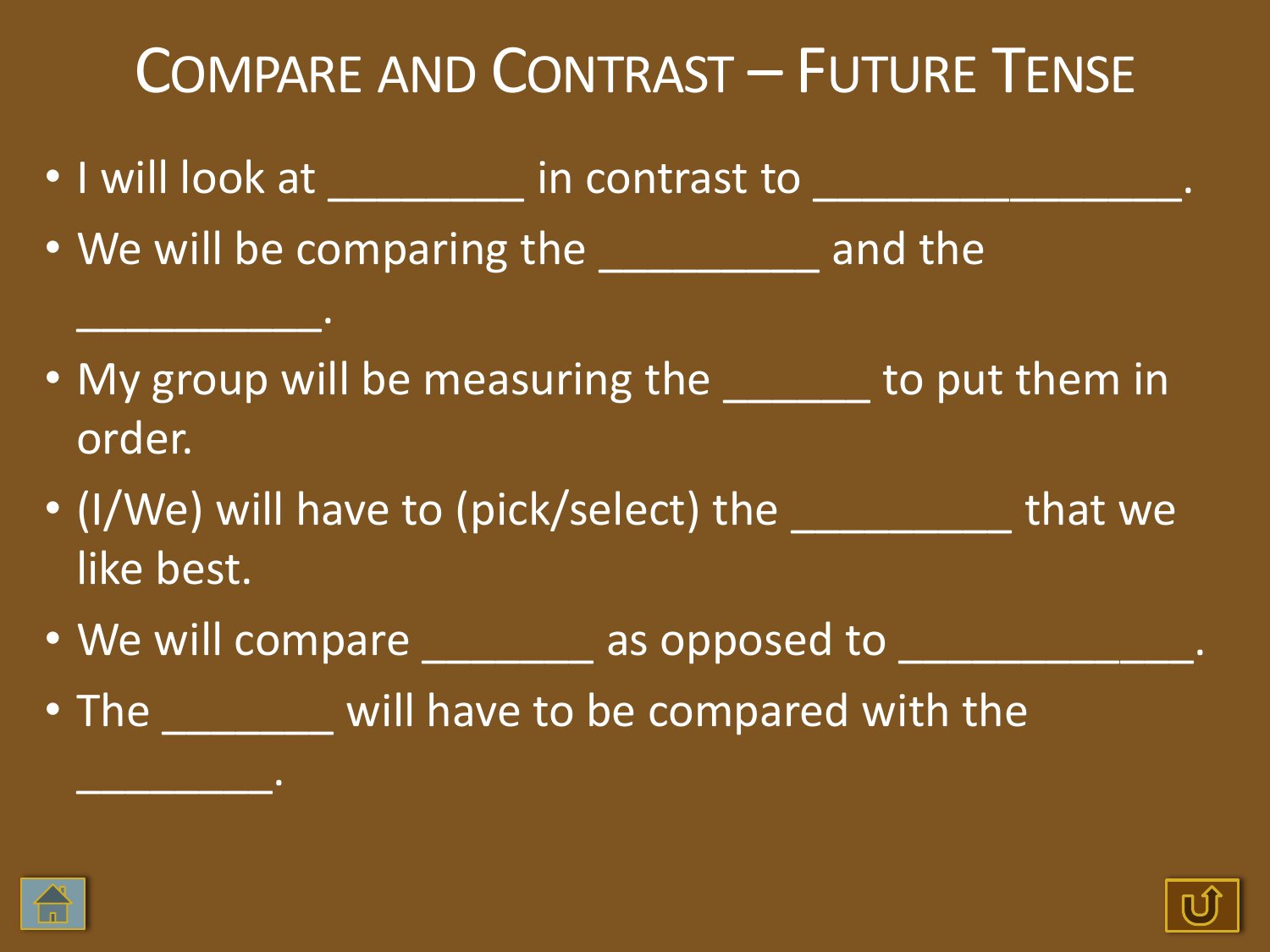

<span id="page-17-0"></span>

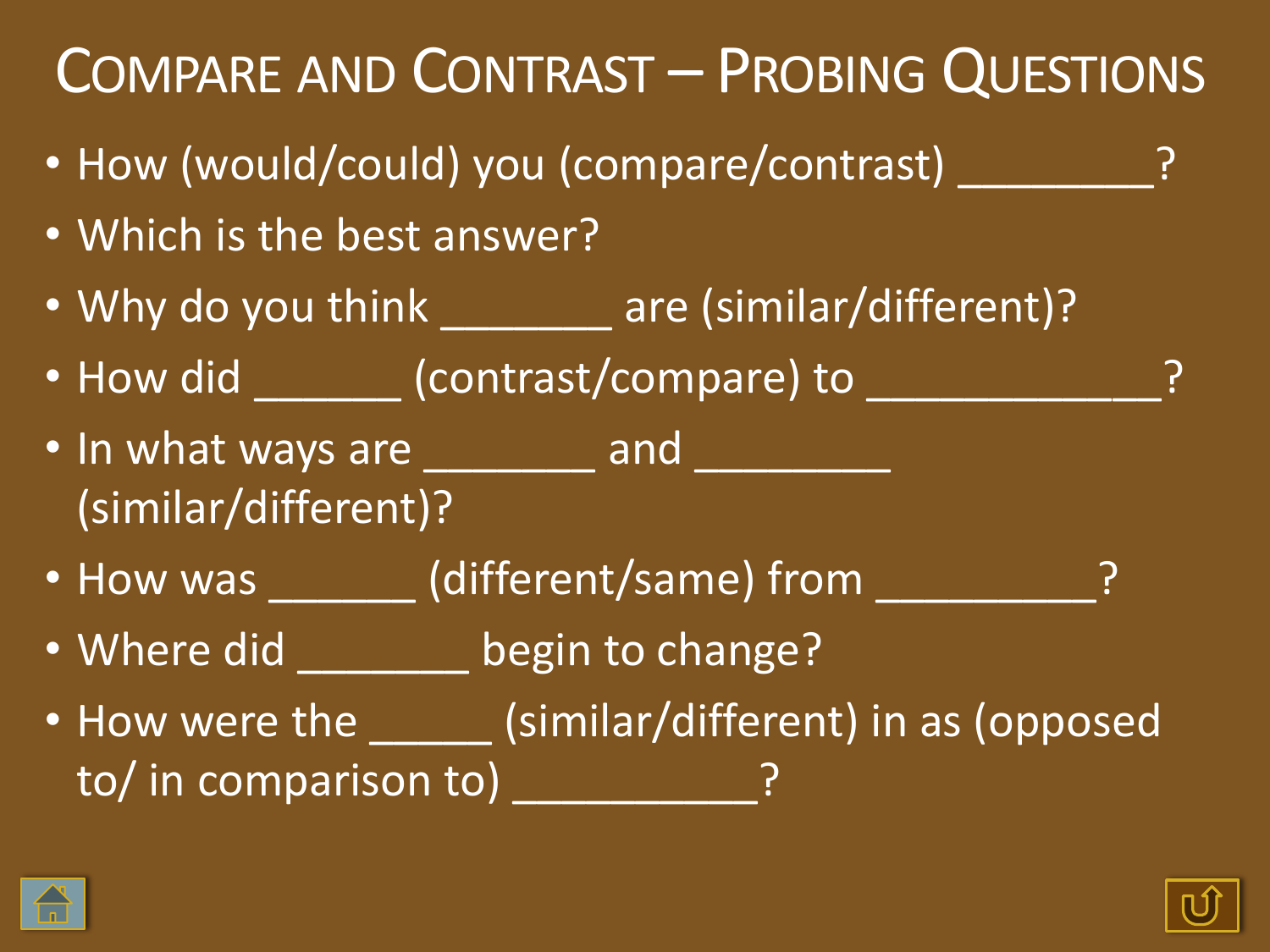## EVALUATION – PRESENT TENSE

- (I/We) (like/don't like) \_\_\_\_\_\_\_\_\_ because \_\_\_\_\_\_\_\_\_\_. • I don't understand why \_\_\_\_\_\_\_\_\_\_\_\_\_\_\_\_\_\_\_\_\_\_\_\_\_\_. • I can see why the <u>secause</u> because **with the secause**. • I have a question about • My group thinks that the answer is **Way and Allen Contains**.
- (I/We) (agree/don't agree) with \_\_\_\_\_\_\_\_\_\_\_\_\_\_\_\_.

<span id="page-18-0"></span>

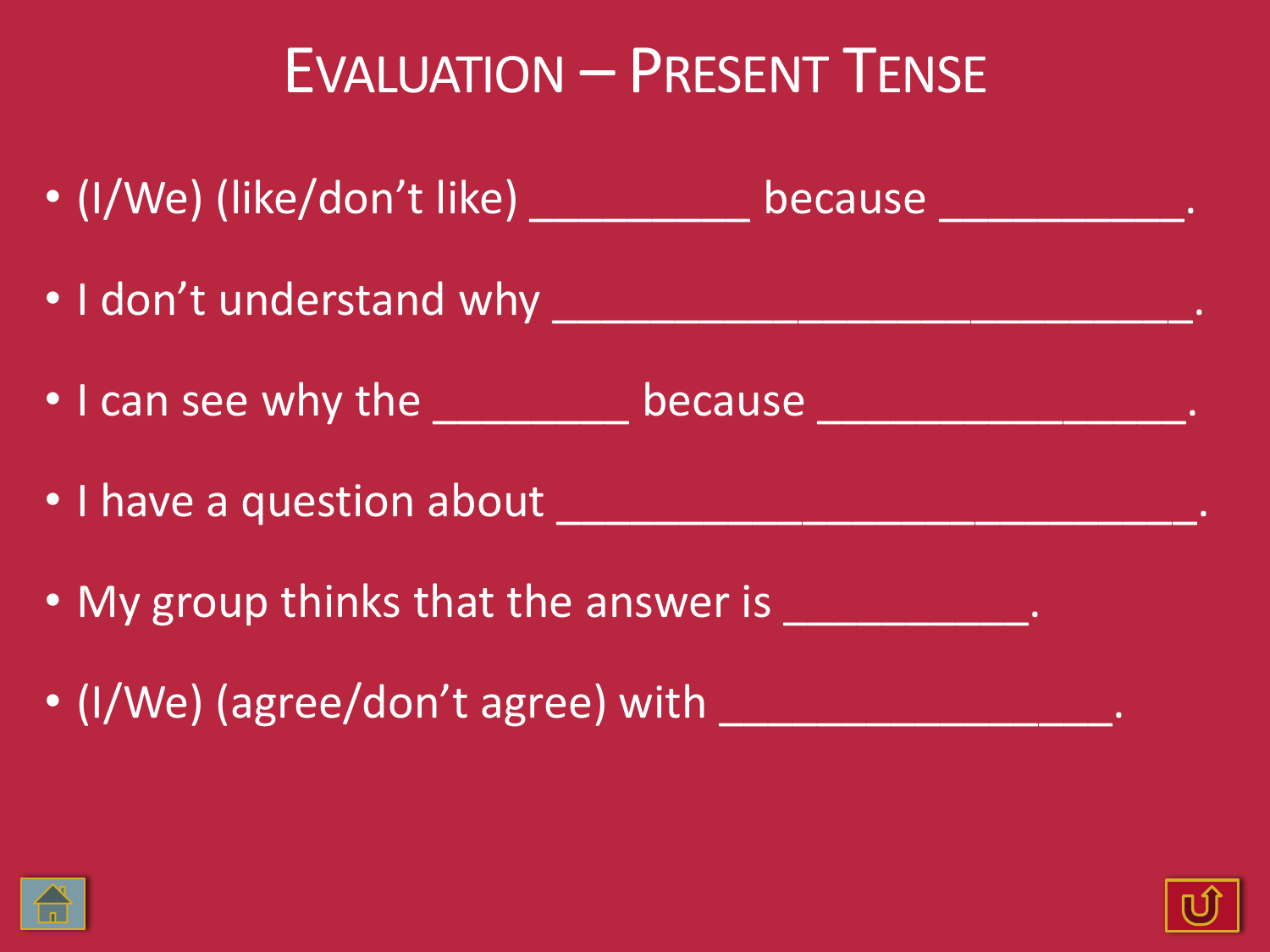### EVALUATION – PAST TENSE



<span id="page-19-0"></span>

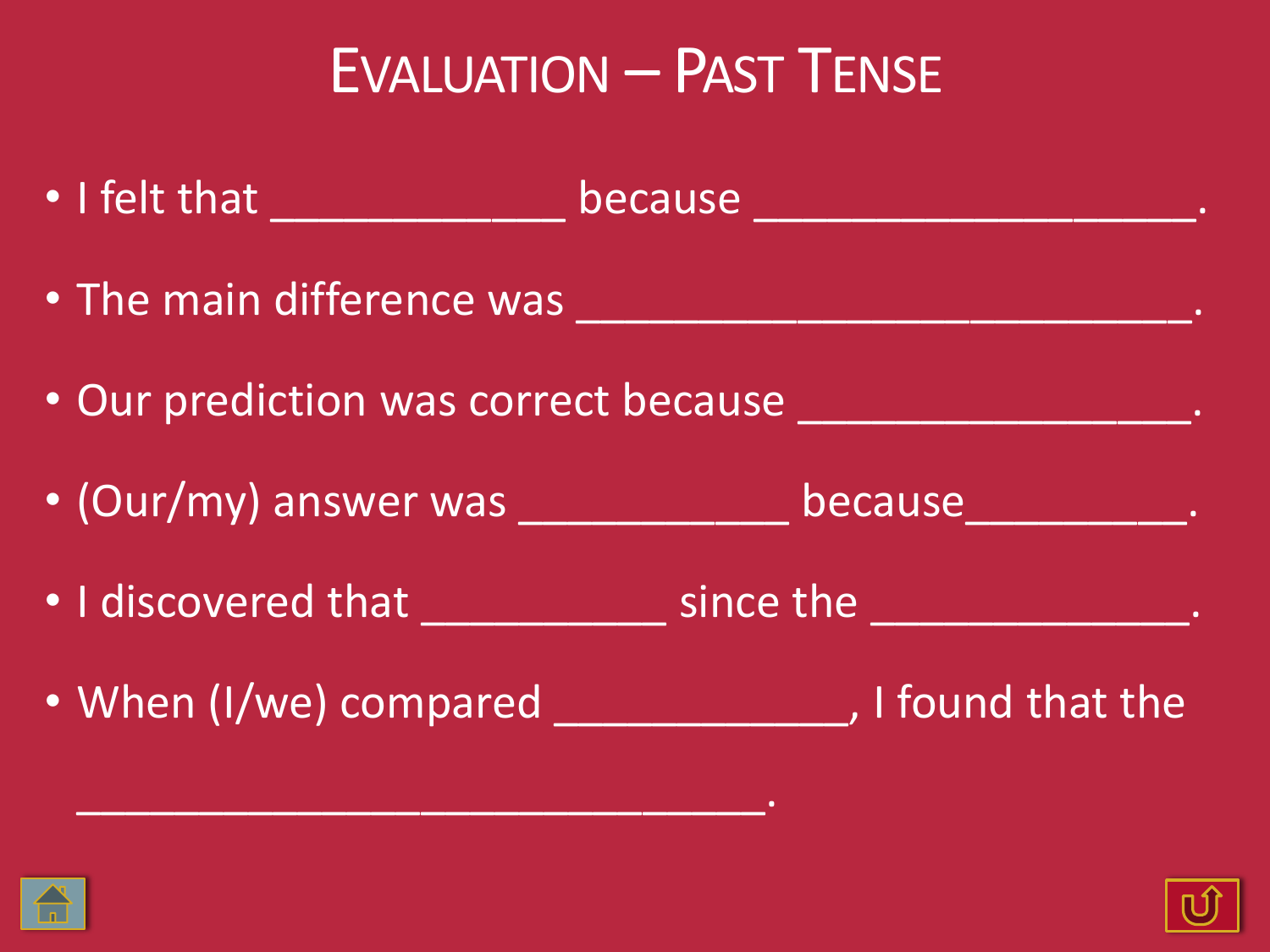## EVALUATION – FUTURE TENSE

- I will need to **will need to will need to will need to will answer.**
- I feel that the will

\_\_\_\_\_\_\_\_\_\_\_\_\_\_\_\_\_\_.

\_\_\_\_\_\_\_\_\_.

- If I were to be \_\_\_\_\_\_\_\_\_\_\_\_\_, I (would/could)
- We have to **we have to to keep the same pattern.**

\_\_\_\_\_\_\_\_\_\_\_\_\_\_\_\_\_\_\_\_\_\_\_\_\_\_\_\_\_\_\_\_\_\_\_\_\_\_\_\_\_\_\_\_\_.

\_\_\_\_\_\_\_\_\_\_\_\_\_\_\_\_\_\_\_\_\_\_\_\_\_\_\_\_\_\_\_\_\_\_\_\_\_\_\_\_\_\_\_\_\_.

- I do not think the character will since
	-

• Based on the pattern, the numbers will

<span id="page-20-0"></span>

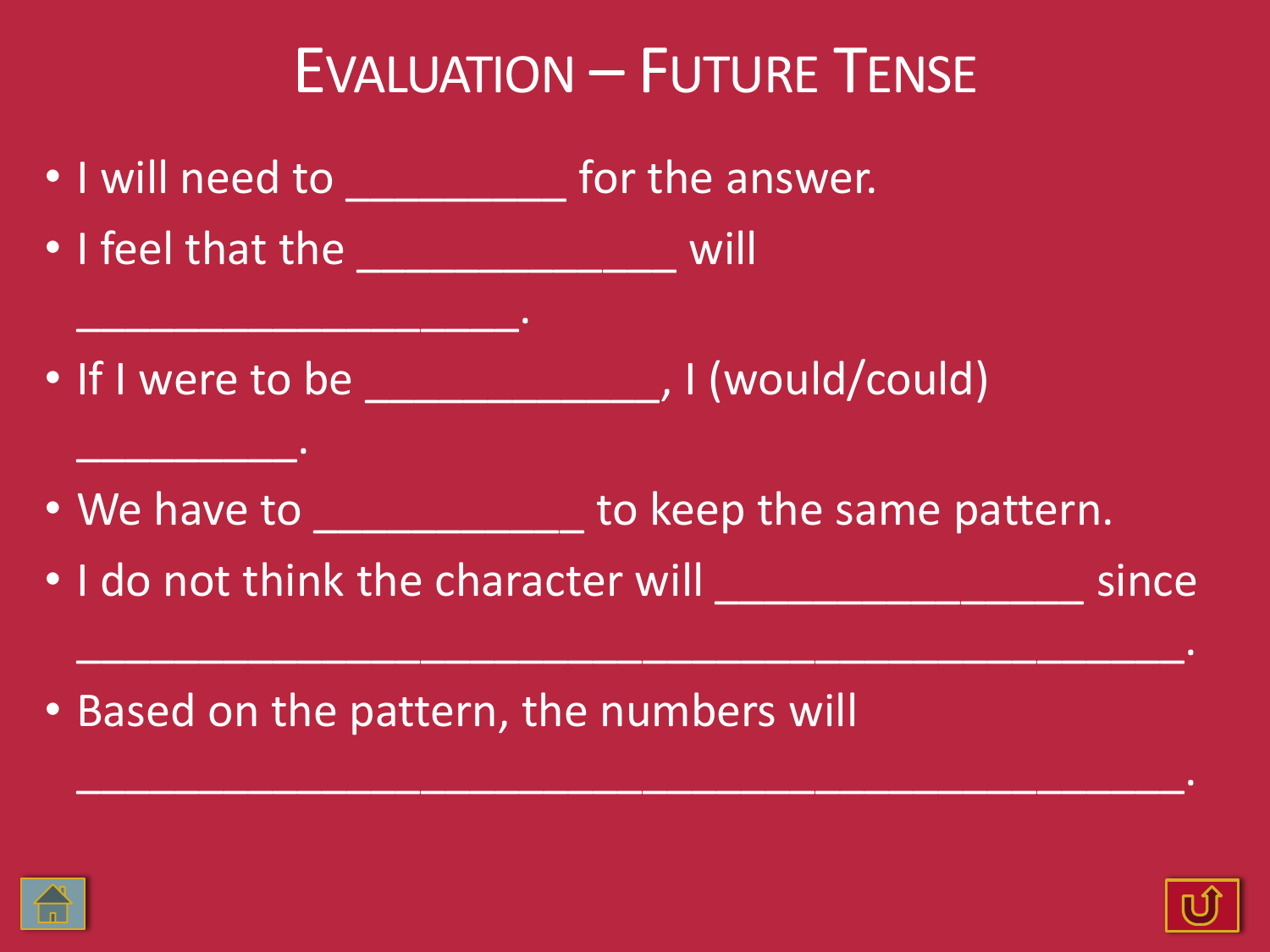## EVALUATION – PROBING QUESTIONS

- What is the relationship between
- Why do you (agree/disagree)
- (Would/could) you change to get different results?
- Why do you feel **with any control**
- How did you (determine/find) your answer?
- Why do you (agree/disagree) with
- What might be a possible answer?
- How did the (relationship/actions of) affect the (results/ending)?

<span id="page-21-0"></span>

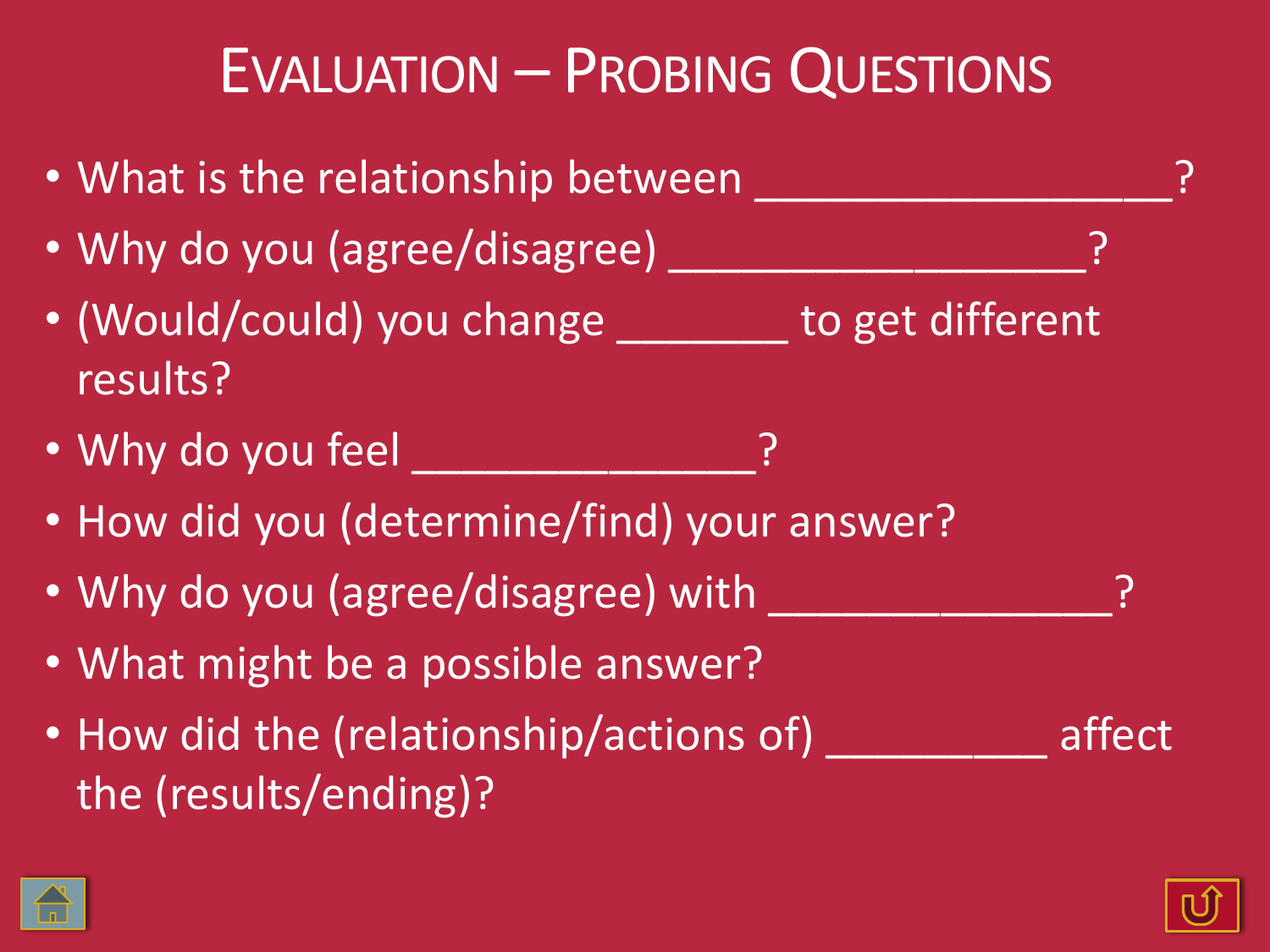## INFERENCE AND PREDICTION – PRESENT TENSE

• I think that \_\_\_\_\_\_\_\_\_\_\_\_\_\_\_\_\_\_\_\_\_\_\_. • The \_\_\_\_\_\_\_\_\_\_\_\_\_\_\_ may be \_\_\_\_\_\_\_\_\_\_\_\_\_\_\_\_\_\_\_\_\_\_\_\_. • I think the numbers are \_\_\_\_\_\_\_\_\_\_\_\_ because \_\_\_\_\_\_\_\_\_. • (She/He) is not \_\_\_\_\_\_\_\_\_, so maybe \_\_\_\_\_\_\_\_\_\_\_\_\_\_\_\_. • I (do not believe/believe) that is true since  $\overline{\phantom{a}}$  , where  $\overline{\phantom{a}}$  , where  $\overline{\phantom{a}}$  , where  $\overline{\phantom{a}}$ • I feel that the character is \_\_\_\_\_\_\_\_\_\_\_\_ because  $(he/she)$   $\qquad \qquad \qquad$ 

<span id="page-22-0"></span>

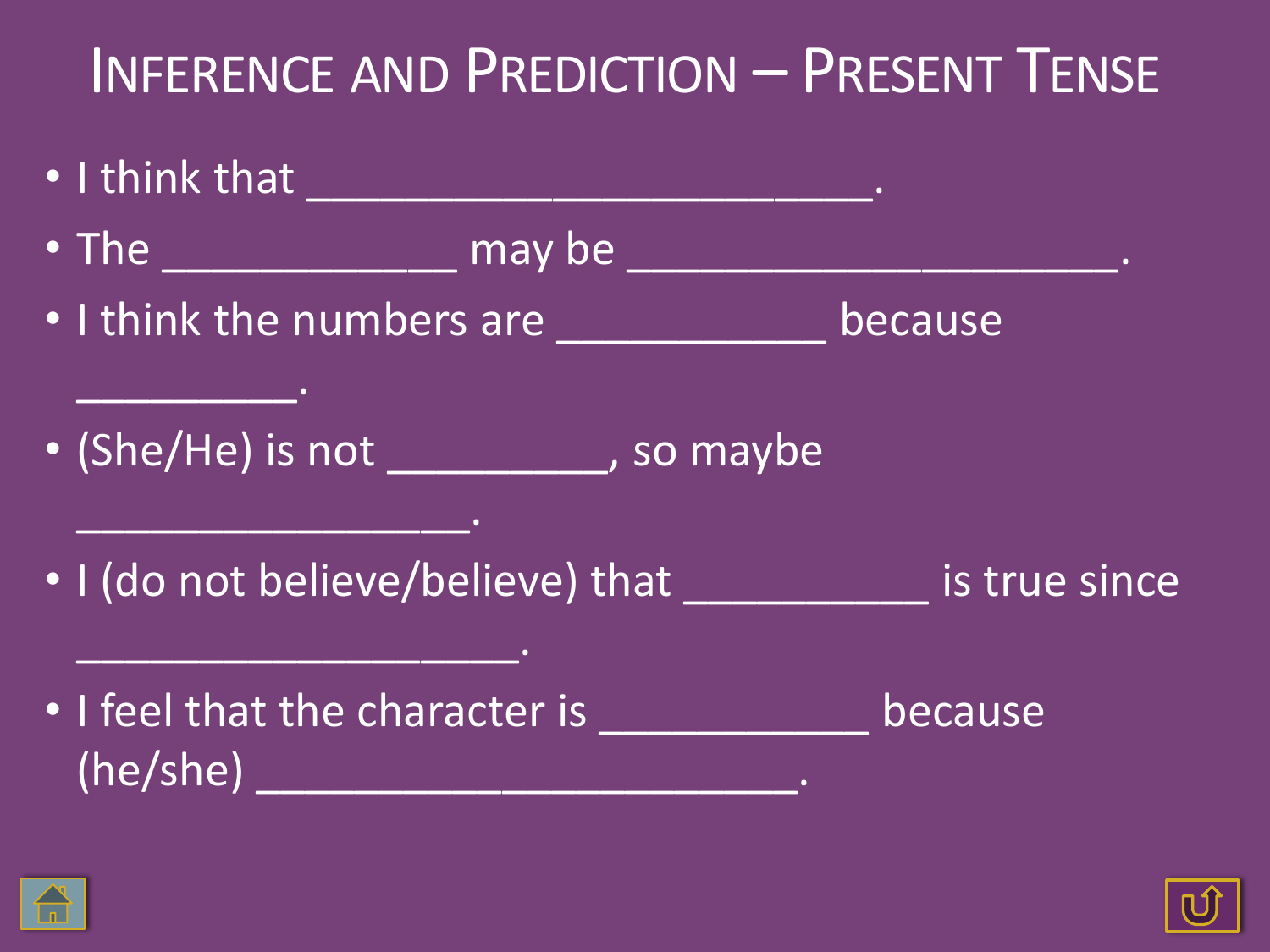## INFERENCE AND PREDICTION – PAST TENSE

| • I (thought/predicted) that |           |       |
|------------------------------|-----------|-------|
| • (She/He) was probably      | since     |       |
| • At first, I thought        | , but now |       |
| . The character had to       | because   | ۰     |
| · I thought                  | was       | since |

\_\_\_\_\_\_\_\_\_\_\_\_\_\_\_\_\_\_\_\_\_\_\_\_\_\_\_\_\_\_\_\_\_\_\_\_\_\_\_\_\_\_\_\_\_\_.

• The (happiest/scariest) moment was when

<span id="page-23-0"></span>

\_\_\_\_\_\_\_\_\_.

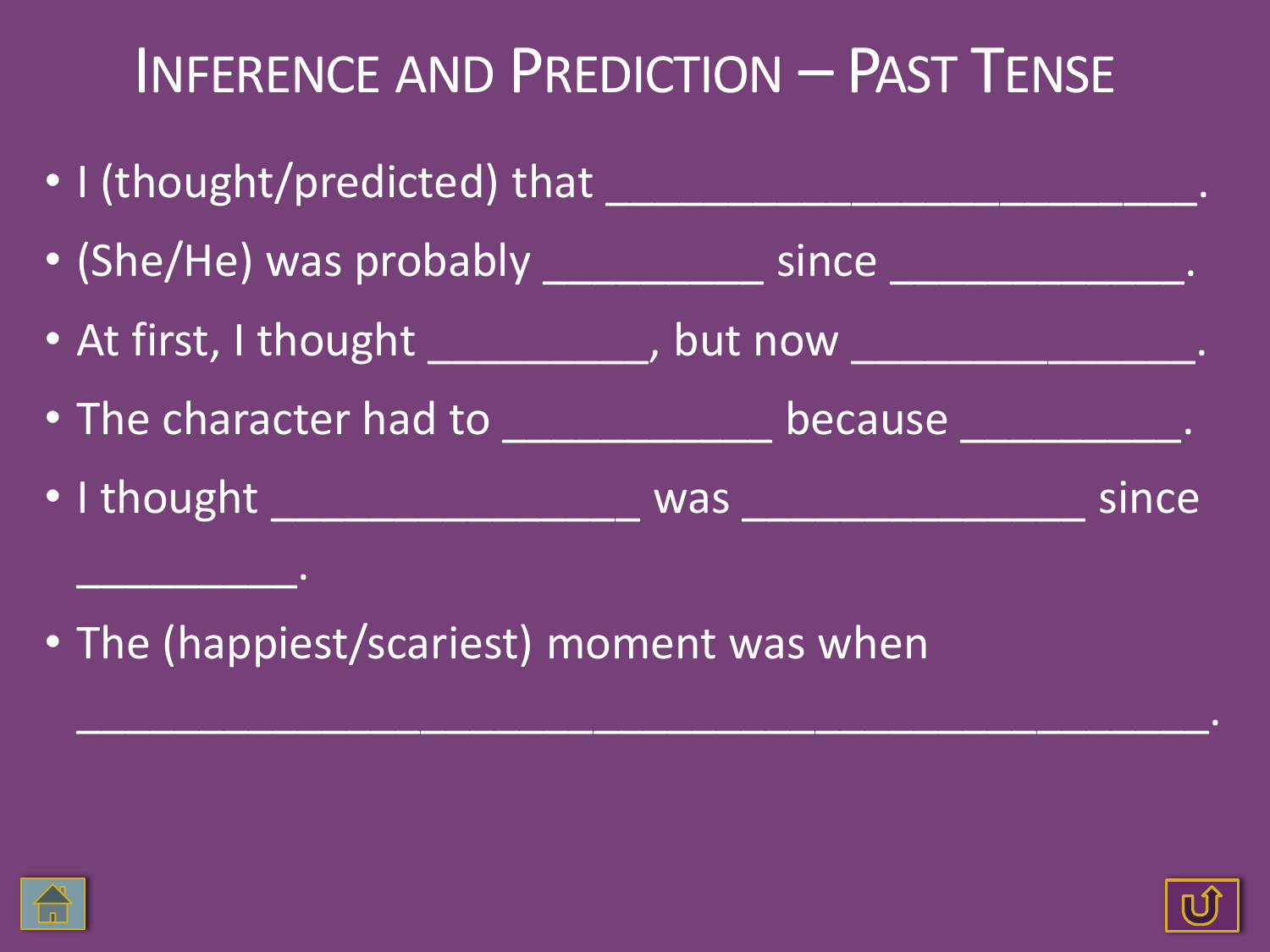## INFERENCE AND PREDICTION – FUTURE TENSE



<span id="page-24-0"></span>

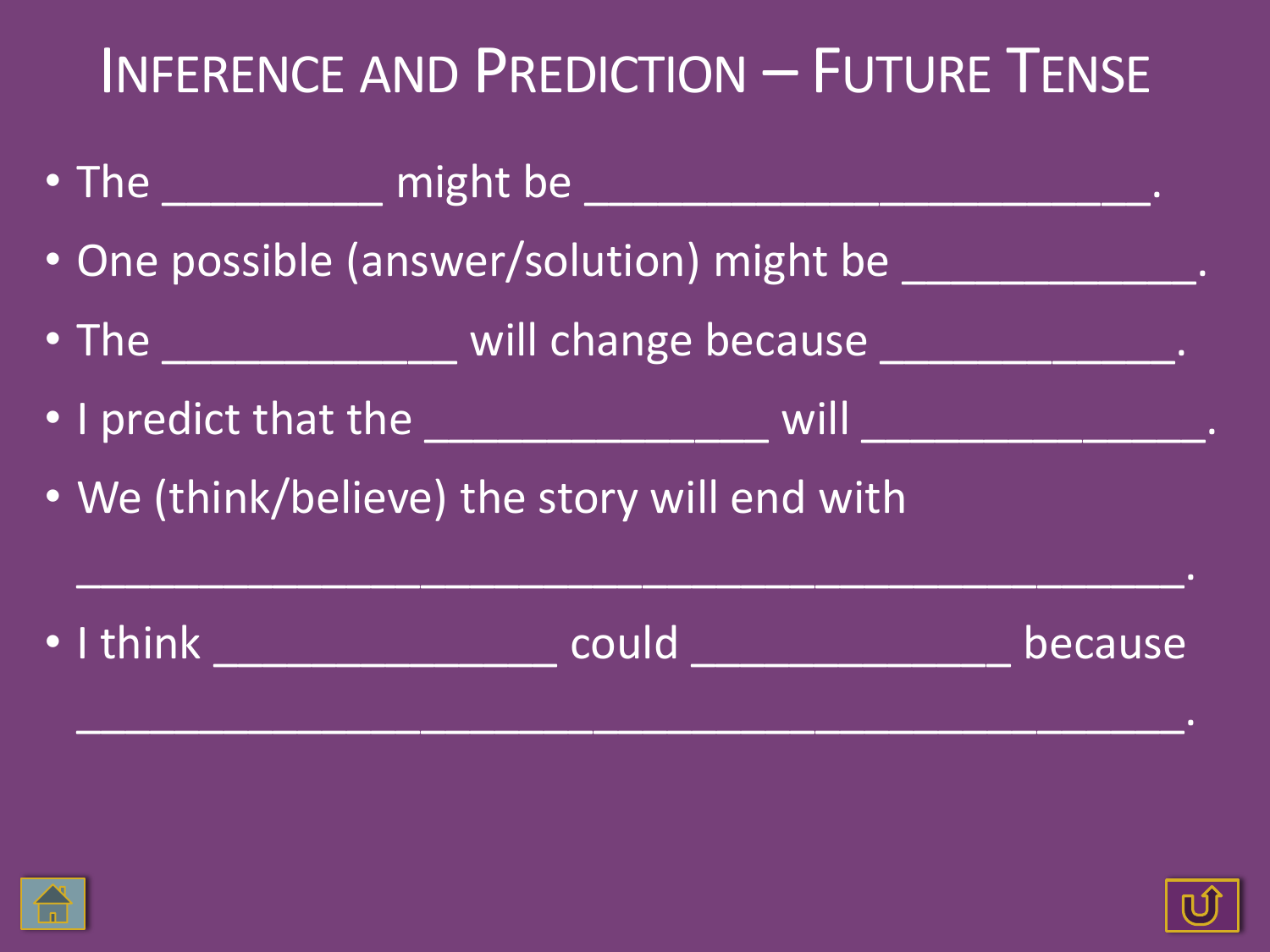## INFERENCE AND PREDICTION – PROBING QUESTIONS



<span id="page-25-0"></span>

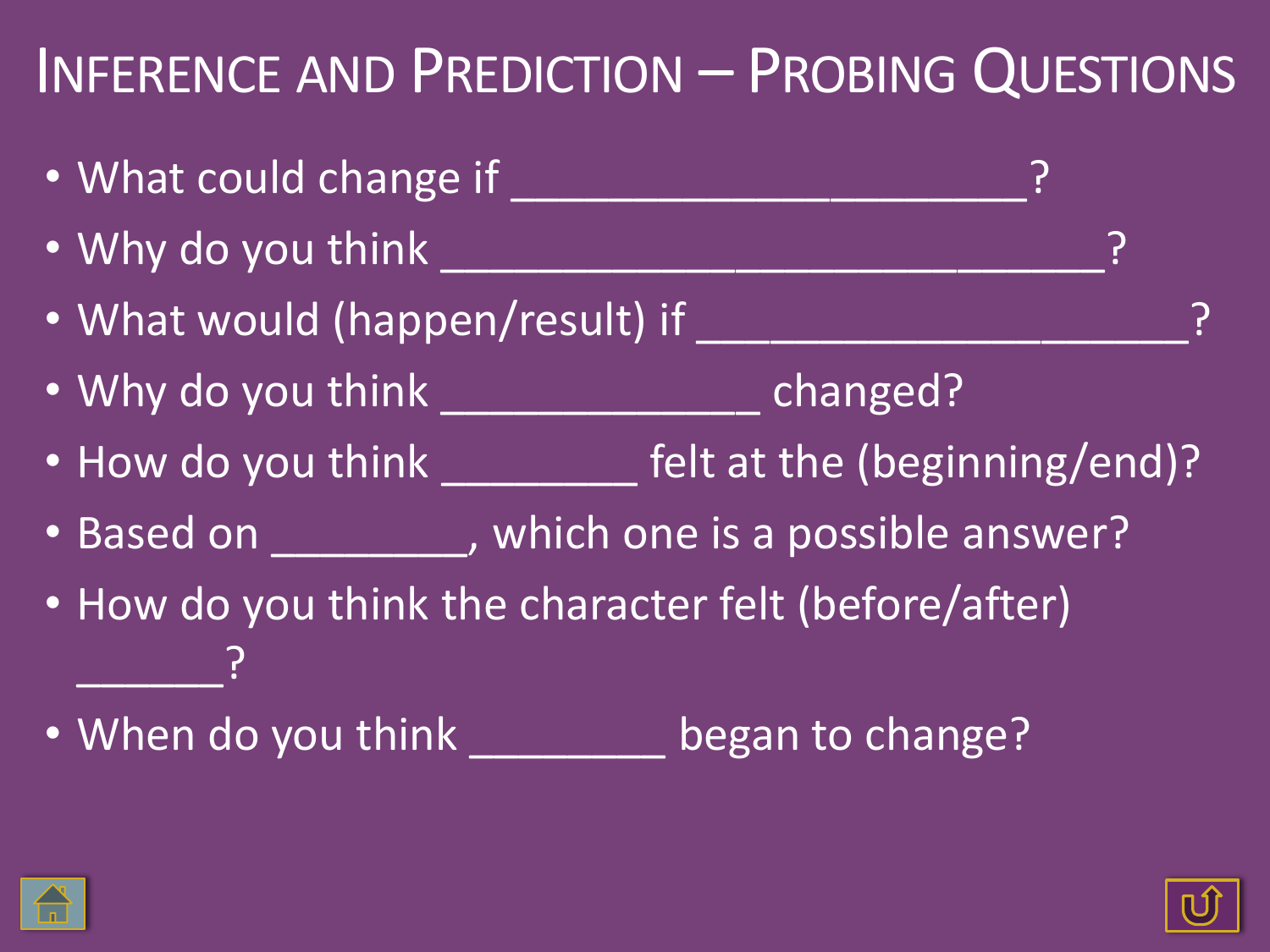## ORGANIZE AND CLASSIFY – PRESENT TENSE

- I put the in one group. I put the in another group.
- (I/We) can see that the \_\_\_\_\_ are the same and the **Lackson are different.**
- The \_ \_ \_ are arranged from \_ \_ \_ \_ to \_ \_ \_ \_ \_ \_ \_ .
- My \_\_\_\_\_\_\_\_\_\_\_\_\_\_\_\_\_ is organized by \_\_\_\_\_\_\_\_\_\_\_\_\_\_\_\_\_\_\_\_.
- There are \_\_\_\_\_\_\_\_\_\_\_\_\_ types; \_\_\_\_\_\_\_\_\_\_\_\_\_\_ is one type and \_\_\_\_\_\_\_\_\_\_\_\_\_ is the other type.
- We have to identify the subset of so we can organize the \_\_\_\_\_\_\_\_\_ by \_\_\_\_\_\_\_\_\_\_\_\_\_\_.

<span id="page-26-0"></span>

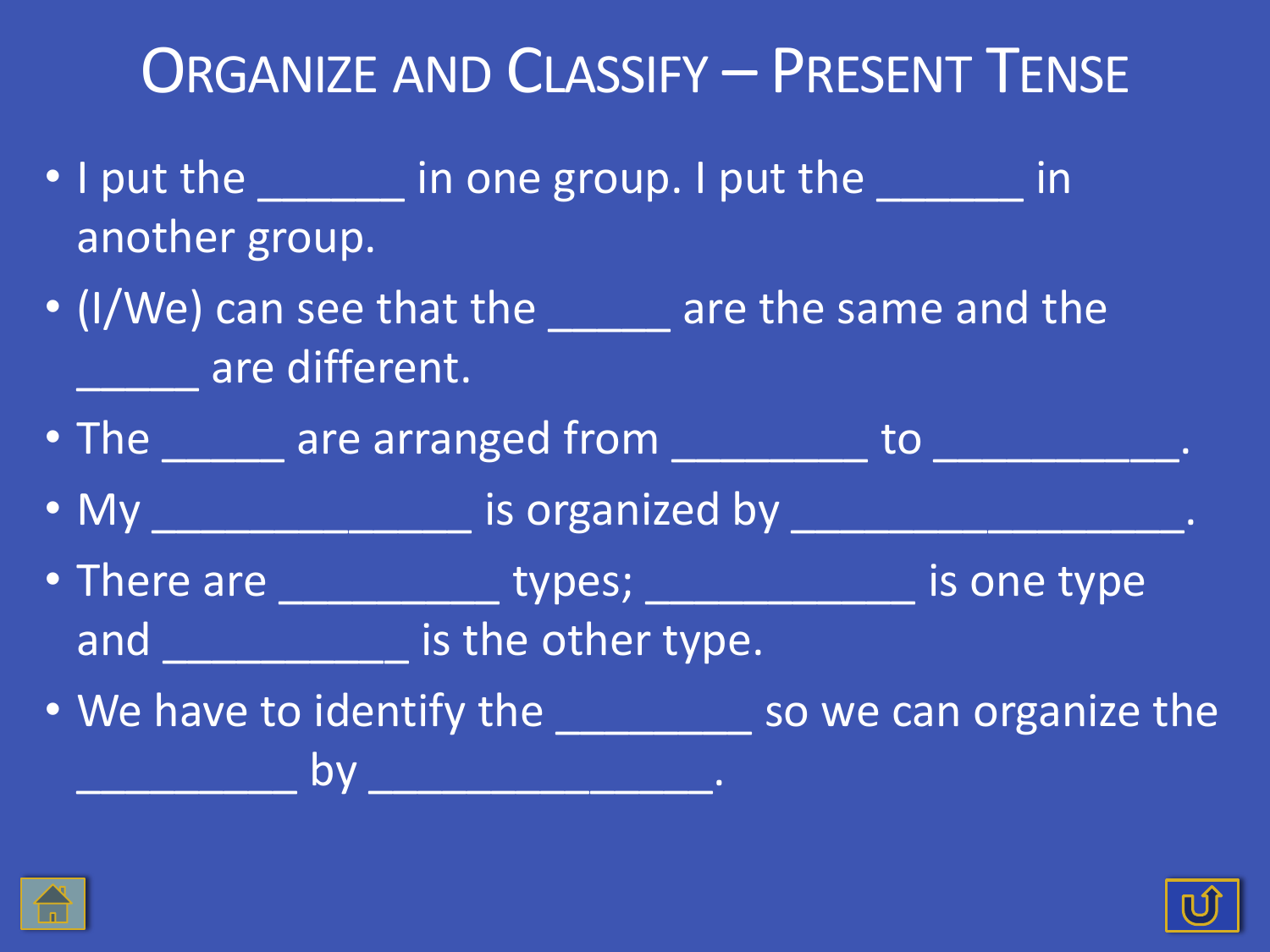## ORGANIZE AND CLASSIFY – PAST TENSE

• The was sorted by which was sorted by the state of the state of the state of the state of the state of the state of the state of the state of the state of the state of the state of the state of the state of the state of • I saw \_\_\_\_\_\_\_\_ are the same. I saw \_\_\_\_\_\_ are different. • We (put/wrote) the \_\_\_\_\_\_\_ in this order because \_\_\_\_\_\_\_\_\_\_\_\_\_\_\_\_\_\_\_\_\_\_\_\_\_\_\_\_\_\_\_\_\_\_\_\_\_\_\_\_\_\_\_\_. • (I/We) (saw/observed) that there are groups because \_\_\_\_\_\_\_\_\_\_\_\_\_\_\_\_\_\_\_\_\_\_\_. • We (picked/selected) \_\_\_\_\_ by their \_\_\_\_\_\_ and \_\_\_\_\_. • First I (arranged/placed) the \_\_\_\_\_\_\_\_\_\_ together. Then, I (arranged/placed) the together.

<span id="page-27-0"></span>

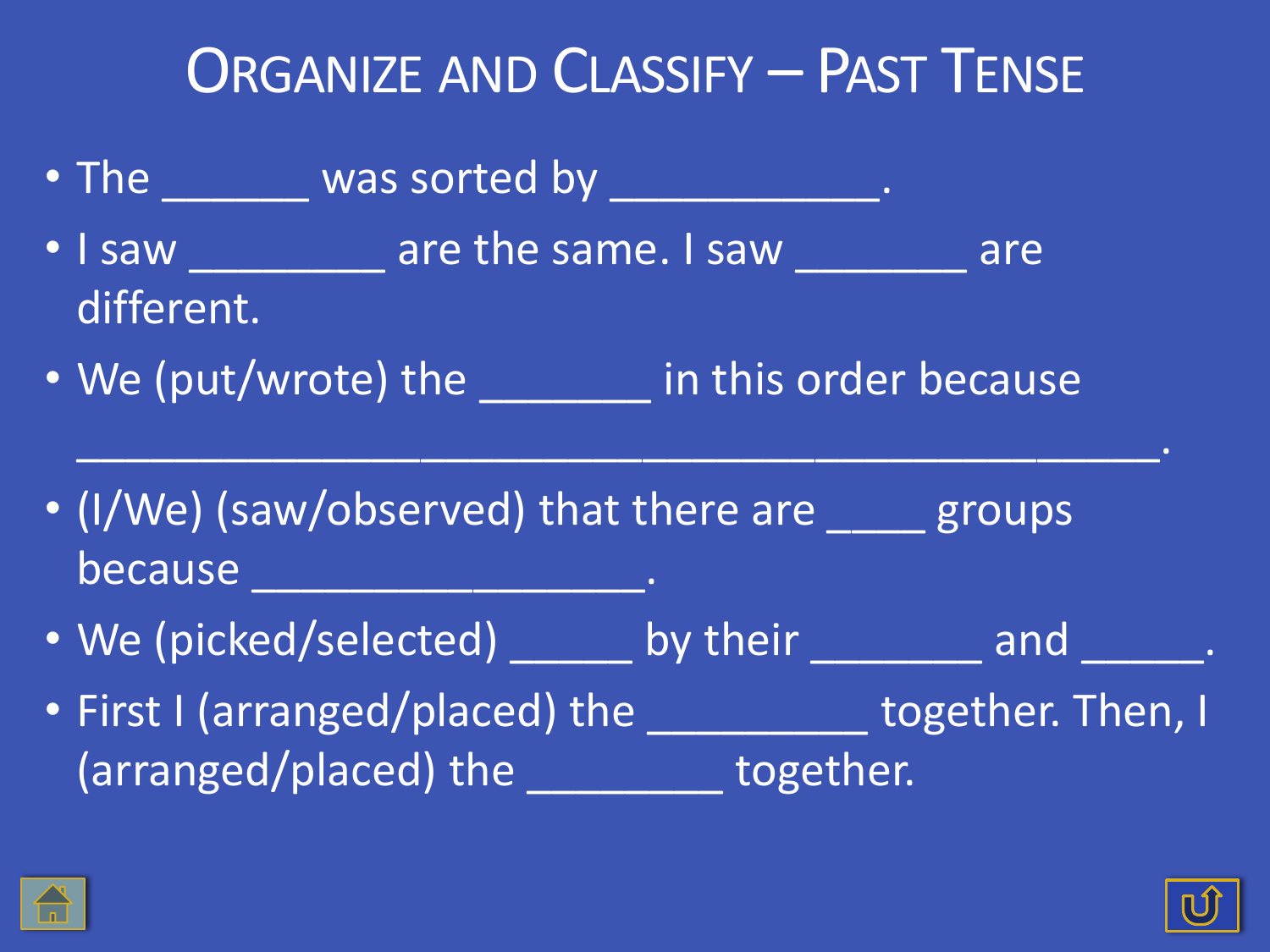## ORGANIZE AND CLASSIFY – FUTURE TENSE

- I will see how the \_\_\_\_\_\_\_\_\_\_\_\_\_\_\_ are the (same/different).
- My group will (classify/group) by \_\_\_\_\_\_\_\_\_\_\_\_\_\_\_\_\_\_.
- We need to (arrange/organize) the entirely by
- After we look at the summary we will have to (order/sort) them by

\_\_\_\_\_\_\_\_\_\_\_\_\_\_\_\_\_\_\_\_\_\_\_\_\_\_\_\_\_\_\_\_\_\_.

- We will need to (see/determine) if The Large the same or different.
- First, we will need to examine the \_\_\_\_\_\_\_\_. Then, we will write

<span id="page-28-0"></span>

\_\_\_\_\_\_\_.

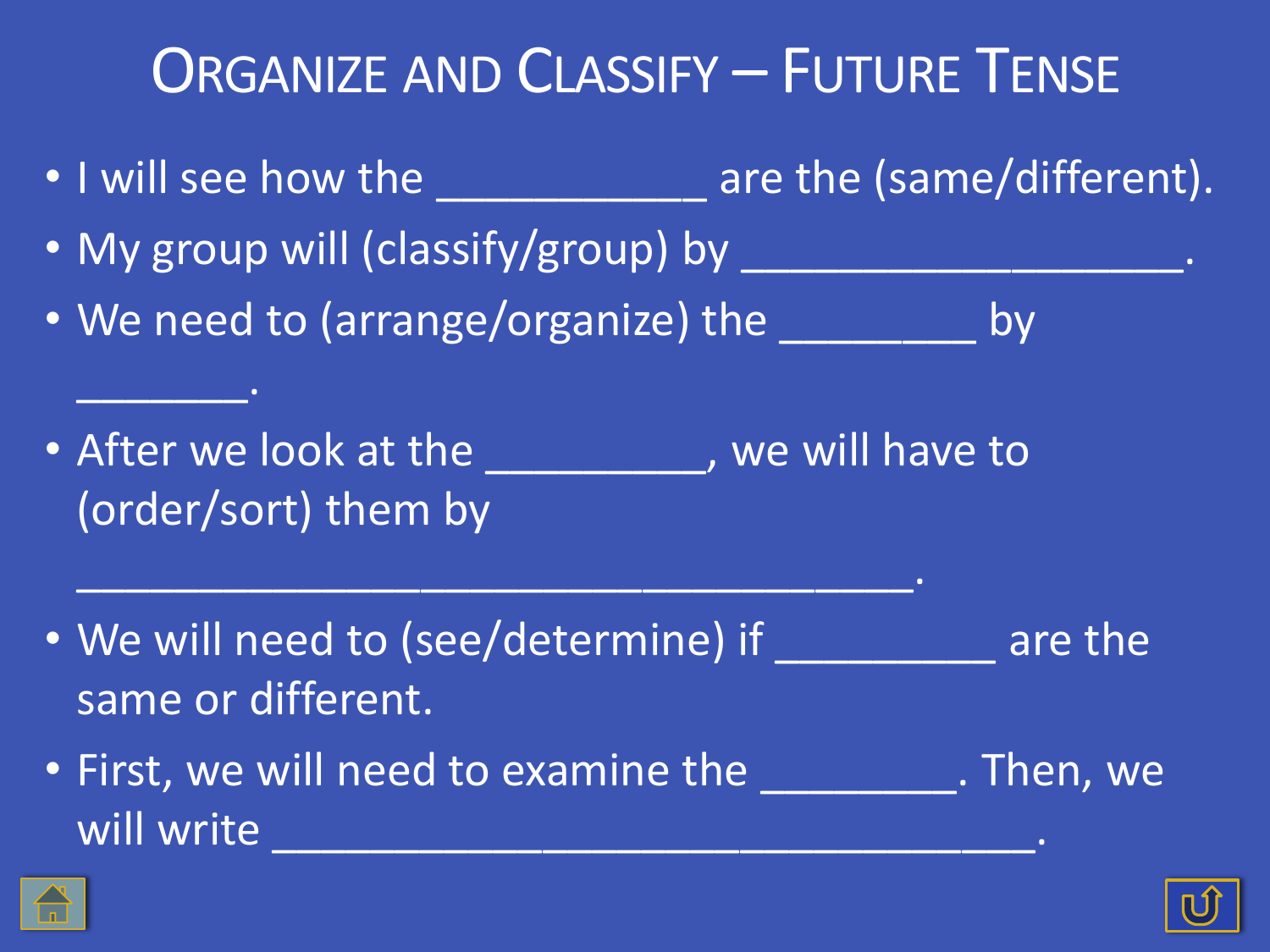### ORGANIZE AND CLASSIFY – PROBING QUESTIONS

- In what ways could you organize and classify the information?
- Why did you (arrange/place) the in that (manner/way)?
- How will you (sort out/group) your information?
- What are some other possible ways to (organize/classify) your information?
- How are we going to (organize/arrange) the
- How did you choose your (categories/groups)?
- Where do you think \_\_\_\_\_\_ (belongs/should be placed)?
- Why do you think could go in (more than one/multiple) group(s)?

<span id="page-29-0"></span>

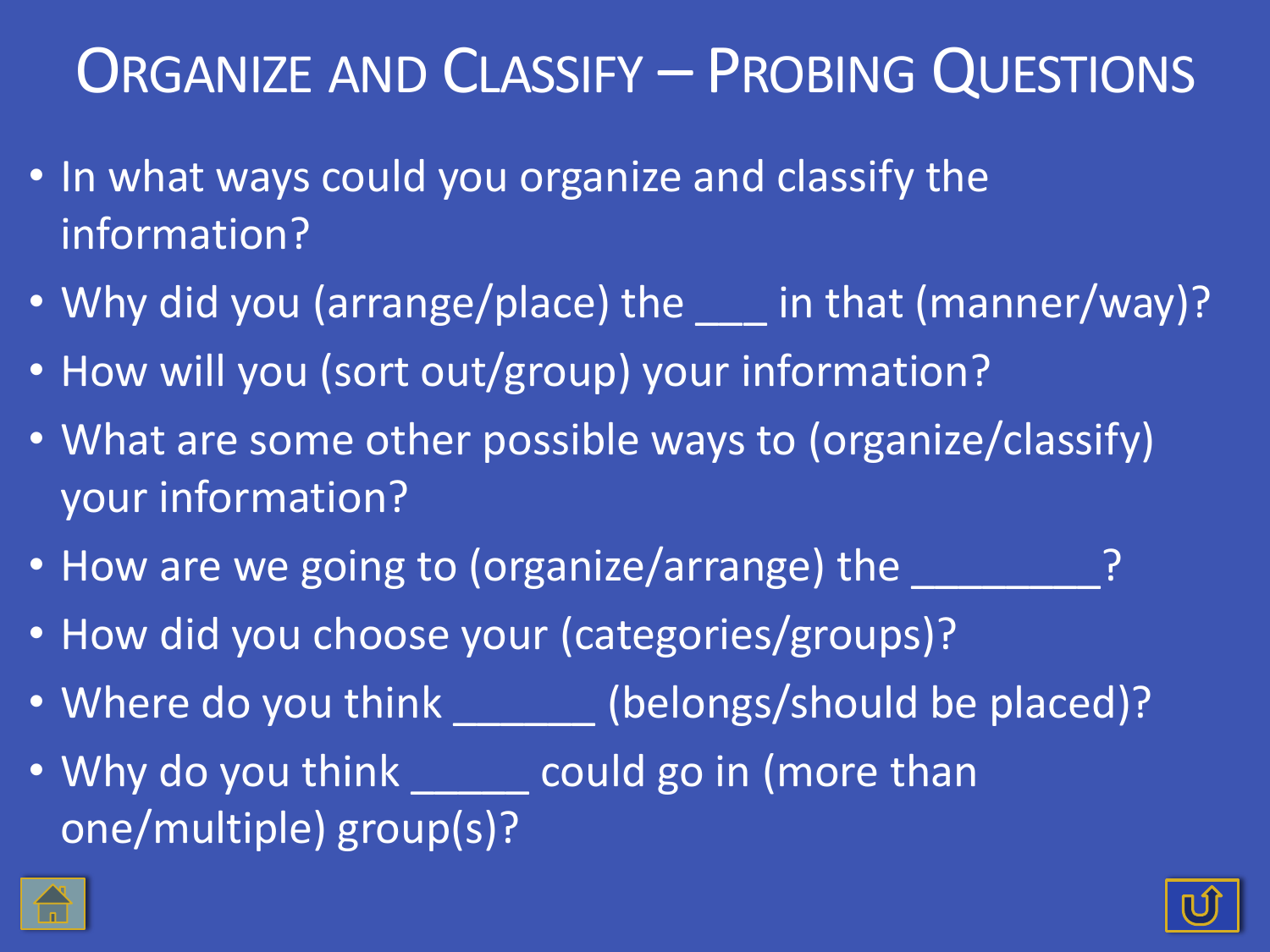## SUMMARIZE AND PARAPHRASE– PRESENT TENSE



<span id="page-30-0"></span>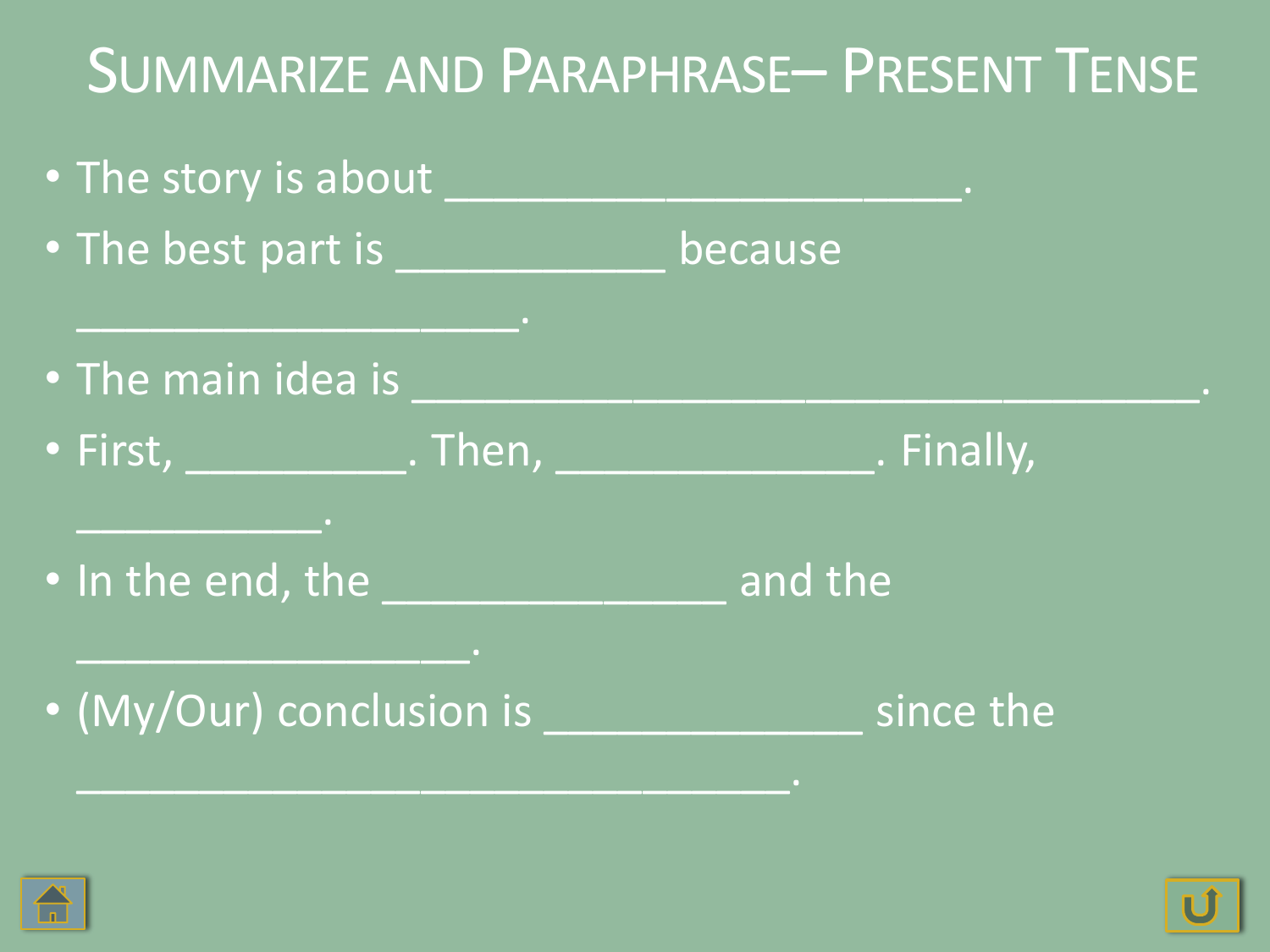## SUMMARIZE AND PARAPHRASE– PAST TENSE



• [T](#page-3-0)he best part of the story was

<span id="page-31-0"></span>

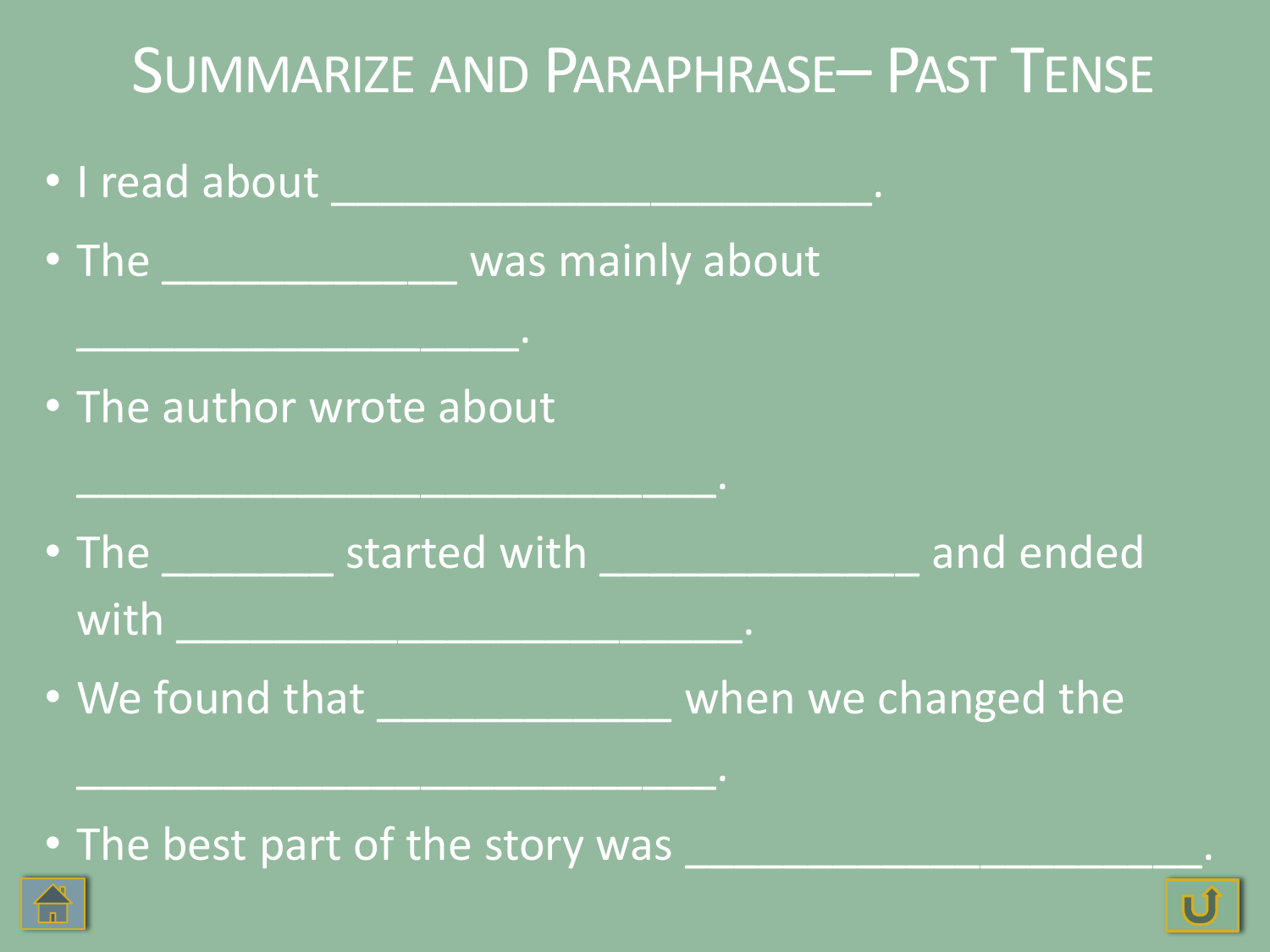## SUMMARIZE AND PARAPHRASE– FUTURE TENSE

- First, (I/we) will First, (I/we) will . Finally, (I/we) will
- Tomorrow, we need to \_\_\_\_\_\_\_, \_\_\_\_\_\_\_\_ and \_\_\_\_\_\_\_\_\_\_\_\_\_.
- My (conclusion/information) will show that
- I will need to improve in order to
- The (hardest/easiest) part will be
- To find the pattern, we will have to

<span id="page-32-0"></span>